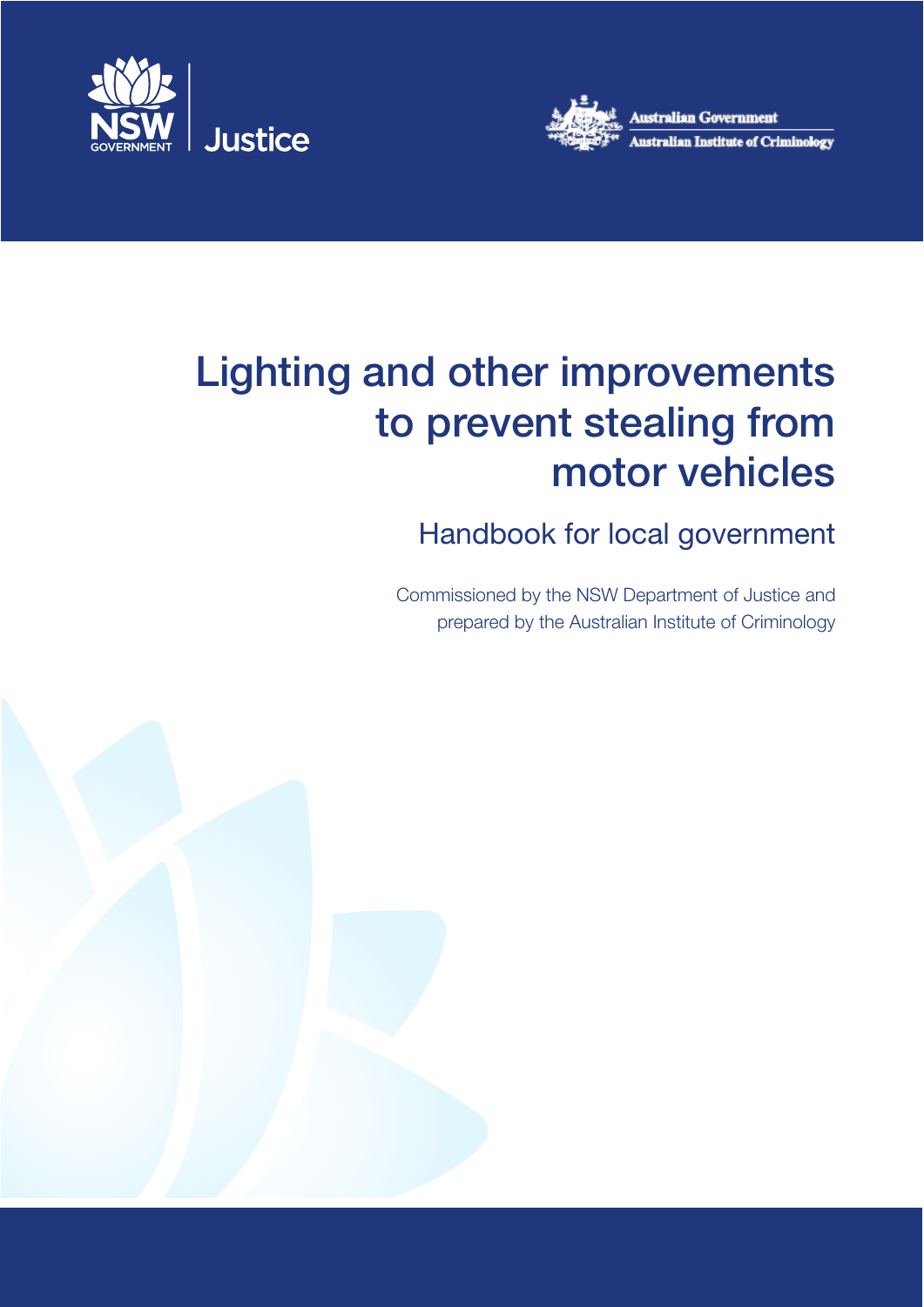## **Contents**

| Key findings from a review of lighting and other improvements to prevent stealing            |
|----------------------------------------------------------------------------------------------|
| 1.1                                                                                          |
| 1.2<br>Understanding the nature of the local stealing from vehicles problem and its causes 9 |
| 1.3                                                                                          |
| 1.4                                                                                          |
| 1.5<br>Project costing framework for a strategy to reduce steal from motor vehicles 21       |
|                                                                                              |
| 2.1                                                                                          |
| 2.2                                                                                          |
|                                                                                              |
| 3.1                                                                                          |
| 3.2                                                                                          |
| 3.4                                                                                          |
| 3.5                                                                                          |
| 3.3                                                                                          |
|                                                                                              |
|                                                                                              |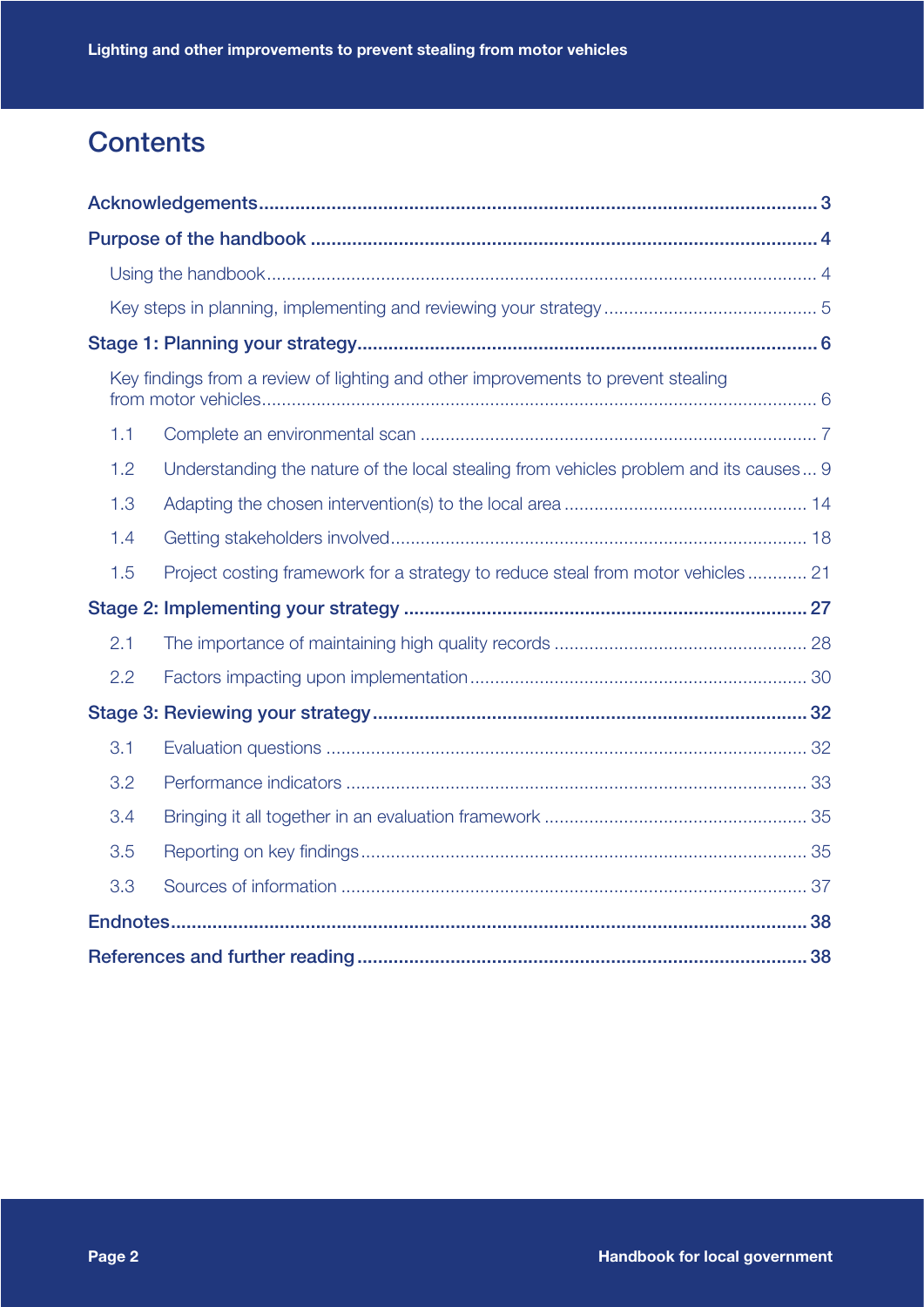## Acknowledgements

This handbook was commissioned by the New South Wales Department of Justice and prepared by the Australian Institute of Criminology in 2012.

The authors of this handbook are Anthony Morgan and Jessica Anderson. The authors gratefully acknowledge the contribution of Joanne Baker and Emma Worthington from the New South Wales Department of Justice for their valuable input and feedback.

© Crown in right of the State of New South Wales (Department of Attorney General and Justice).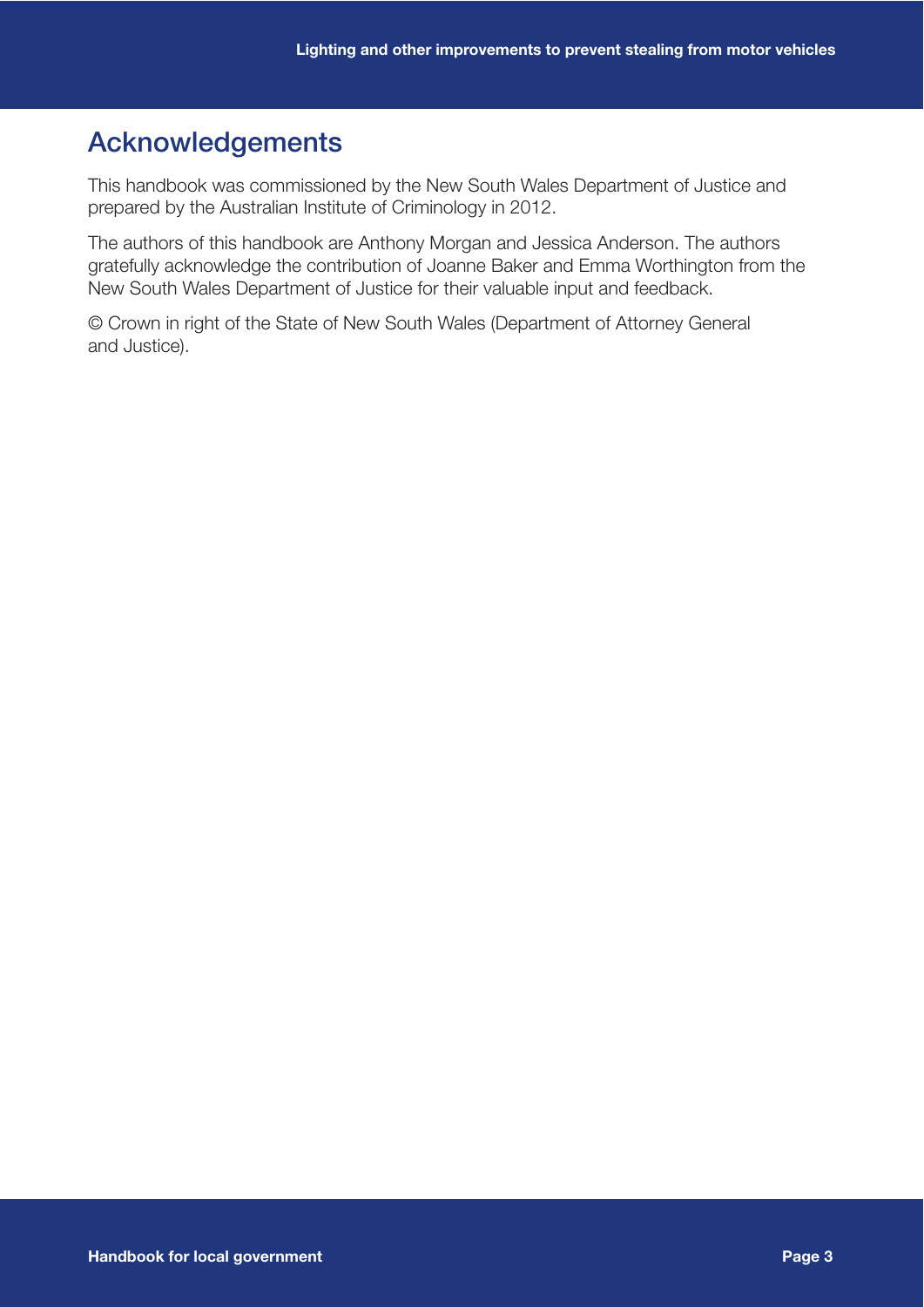## Purpose of the handbook

This handbook forms part of a series of guides to support local governments in New South Wales to implement evidence-based crime prevention strategies supported by the Department of Justice (DJ) Crime Prevention Programs (CPP). This handbook has been developed to help guide you through the various stages of planning, implementing and evaluating a strategy involving lighting and other improvements to reduce stealing from motor vehicle offences in your local government area.

### Using the handbook

The handbook provides an overview of the key steps that are involved in delivering lighting and other improvements to reduce stealing from motor vehicle offences. These steps are classified under the following three stages:

- Stage 1: Planning
- Stage 2: Implementation, and
- Stage 3: Review.

These steps do not necessarily need to be undertaken in order. You may undertake some steps concurrently, or you may need to go back and revisit earlier steps. However, it is vital that some steps be undertaken early on in the project, such as consulting stakeholders and planning for evaluation.

The successful implementation of a strategy to prevent stealing from motor vehicles will often be heavily influenced by the characteristics of the local community. This needs to be considered throughout the project.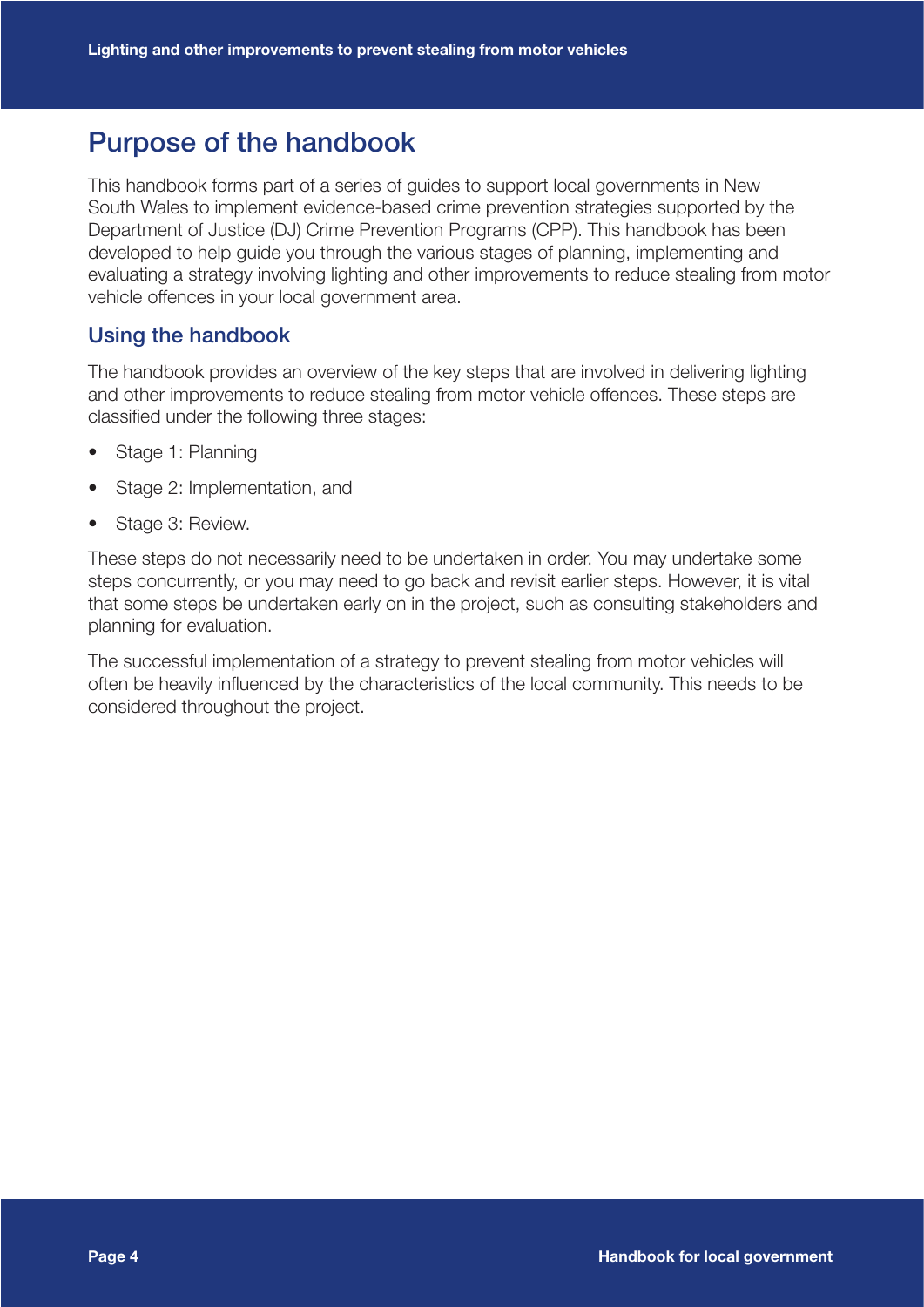## Key steps in planning, implementing and reviewing your strategy

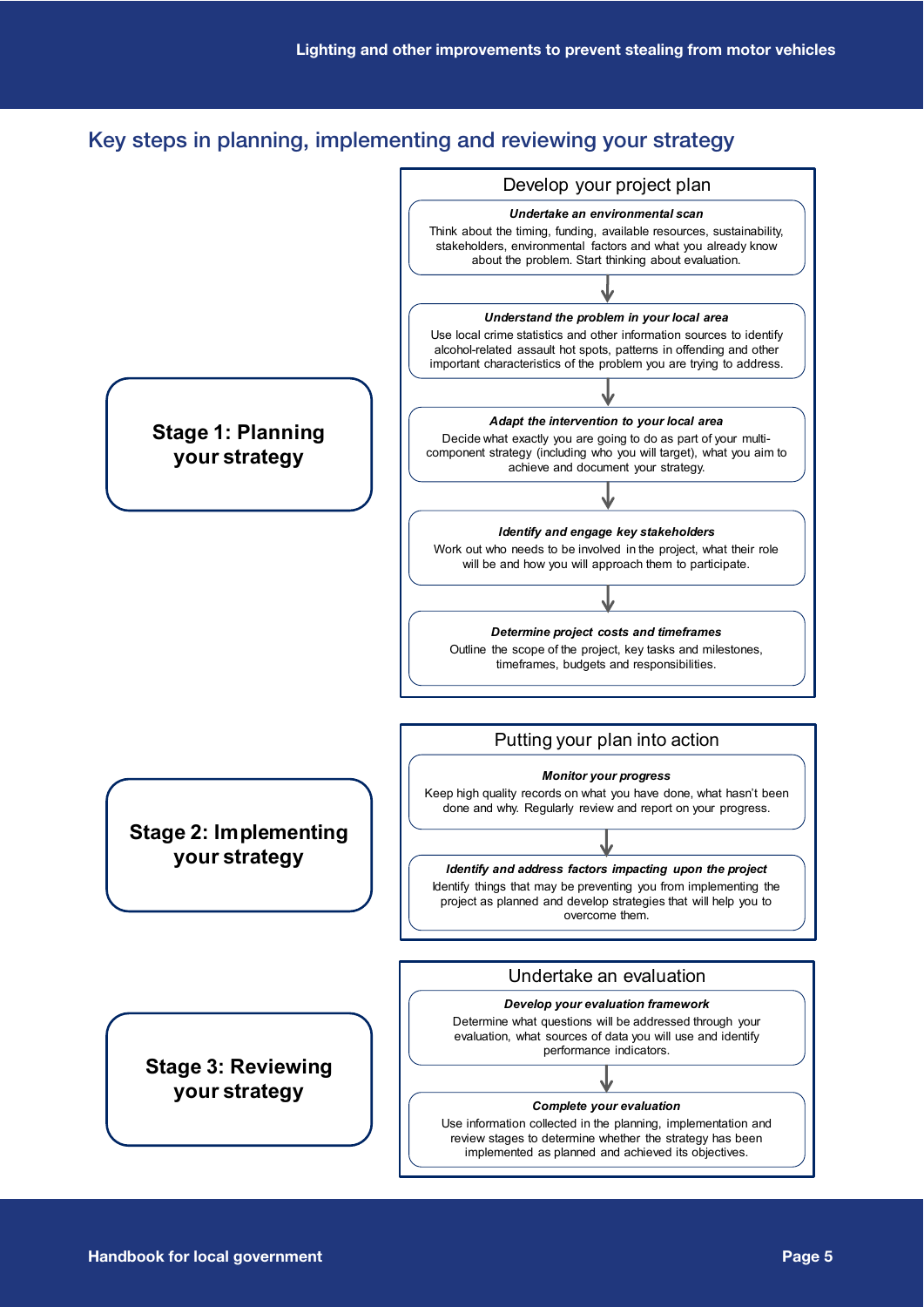## Stage 1: Planning your strategy

The best available evidence suggests that improved lighting, combined with other measures aimed at improving visibility, can be used to prevent stealing from motor vehicles. The evidence also suggests that this type of strategy will be most effective in areas that experience high levels of stealing from motor vehicle offences, especially at night time, identified through local crime statistics or concerns raised by the community. You should only be considering this type of strategy if your local government area (or areas within your local government area) experiences high levels of stealing from motor vehicles. This may be determined on the basis of recorded crime statistics available from the NSW Bureau of Crime Statistics and Research (BOCSAR) or on the basis of consultation with the local community. Recorded crime statistics should show that your local government area has a high number of incidents, a high rate of incidents per 100,000 population and a low ranking compared with other local government areas in the state.

### Key findings from a review of lighting and other improvements to prevent stealing from motor vehicles

- Improving lighting to prevent stealing from motor vehicles involves the installation and/ or upgrade of lighting in open air car parks, multi-storey parking facilities and streets in commercial and residential areas identified as experiencing high rates of theft from vehicles during night-time hours.
- This can include increasing the number of lights in a car parking area or along an adjoining pedestrian route, relocating lights to minimise 'dark spots', lengthening time periods within which lighting is turned on, installing brighter lights and installing vandalism-proof lights and lamp posts.
- A number of studies have shown that the installation and/or improvement of lighting can contribute to a reduction in stealing from motor vehicle offences, particularly where it is introduced as part of multifaceted strategy.
- Lighting and other improvements are particularly effective in open air car parks and multi-storey parking facilities because they are confined spaces with defined perimeters, are typically flat, free of internal structures and easily surveyable by users, and there is guaranteed pedestrian movement as people drop off and return to their cars on a regular (and often predictable) basis.
- Lighting, combined with other improvements, is most effective when implemented in areas where the previous lighting conditions were poor and the resulting improvement in visibility and natural surveillance is substantial.
- Given the focus is on improving visibility at night, this particular strategy needs to be targeted at areas with a high rate of offending during night-time hours. There is some evidence that where lighting is part of a strategy that contributes to an improvement in the overall appearance of public space, it may help to promote community ownership and result in a reduction in offences committed during the day.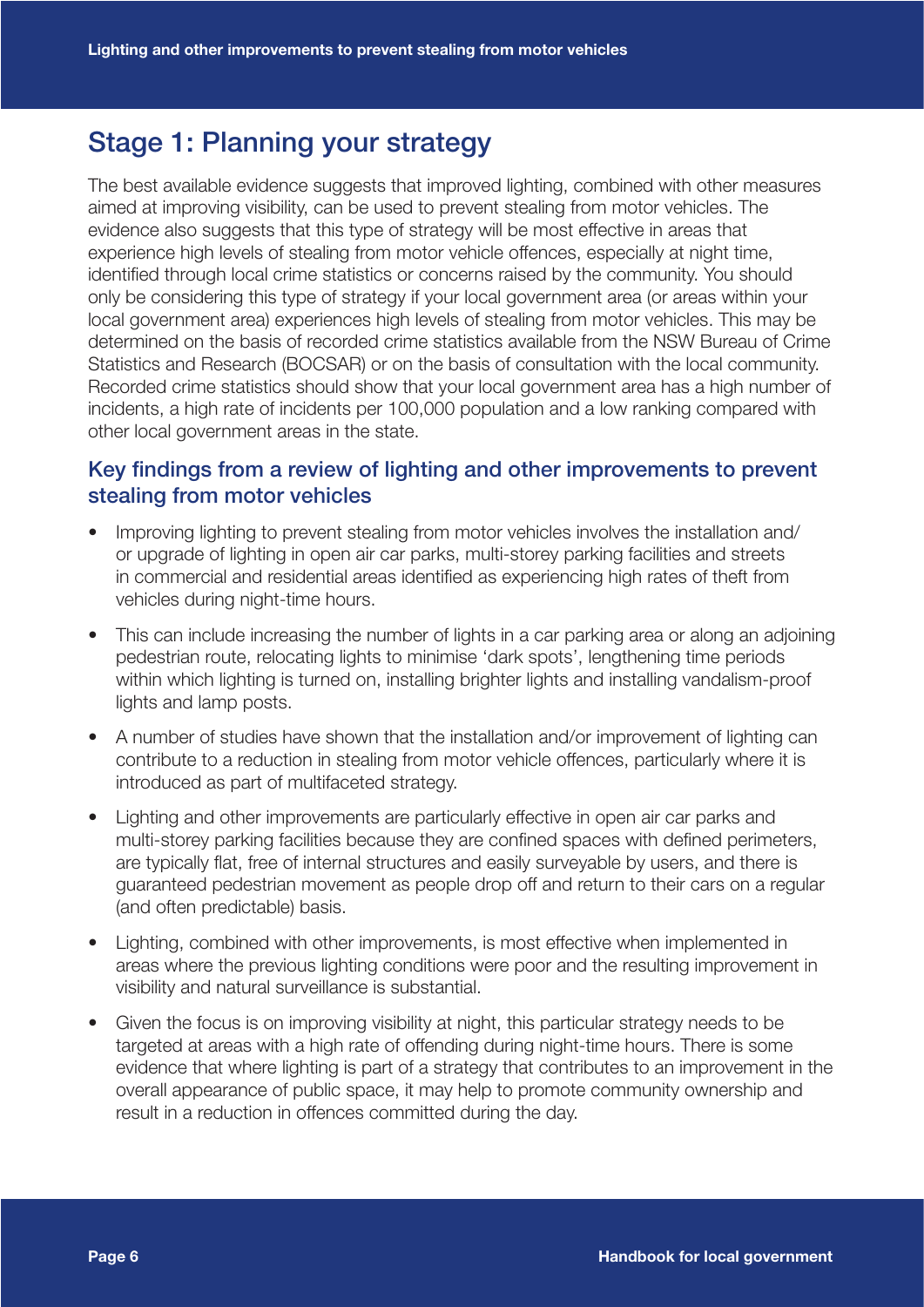- Strategies appear to work most effectively when they are targeted at parking areas based on accurate data about the characteristics of the problem, including recorded crime data and information from the owners or managers of open air car parks and multi-storey parking facilities, car park users and the wider community.
- Appropriate mechanisms are required to engage with key stakeholders (including car park owners, managers, users and the wider community) to ensure they are involved in and supportive of the intervention.
- The placement and type of lighting used is important. Lighting improvements should be designed and installed by professionals who understand lighting design, technology and alternatives, including issues relating to long-term maintenance and sustainability.

### 1.1 Complete an environmental scan

When planning any crime prevention strategy, you need to consider the capacity and resources available in your local community, as well as the circumstances in which the strategy will be delivered.

This requires that you undertake an environmental scan of your local area. Table 1 outlines some important considerations when planning a strategy for your local area, why they are important, and what you can do to address them.

| Consideration | Questions to ask and why<br>these are important                                                                                                                                                                                                                                                                                                                                                                                                                                                                                                    | Possible ways to address this                                                                                                                                                                                                                                                                                                                                                                                                                                                                                                                                                               |
|---------------|----------------------------------------------------------------------------------------------------------------------------------------------------------------------------------------------------------------------------------------------------------------------------------------------------------------------------------------------------------------------------------------------------------------------------------------------------------------------------------------------------------------------------------------------------|---------------------------------------------------------------------------------------------------------------------------------------------------------------------------------------------------------------------------------------------------------------------------------------------------------------------------------------------------------------------------------------------------------------------------------------------------------------------------------------------------------------------------------------------------------------------------------------------|
| Timing        | Are there deadlines to deliver on? What is<br>feasible within this timeframe?<br>Does it clash with any other crime<br>prevention or community activities that<br>could influence results?<br>How long will it take to implement? This<br>will depend on the size of the target<br>area, how many car parking areas will be<br>targeted, the type of lighting, how willing<br>key stakeholders are to get involved,<br>lighting ownership and existing contractual<br>arrangements, the availability of qualified<br>installers and key personnel. | Be clear on deadlines and commitments<br>under grant funding, particularly if CPP or<br>other areas within council require progress<br>reports and other deliverables.<br>Also take note of what is being<br>implemented in the community and timing<br>of local events so that you can assess if<br>this will have any effect on project delivery.<br>Use other similar projects as a guide and<br>ask professionals for their advice on how<br>long things like the installation of lighting<br>will take.<br>Align your strategy with future plans for<br>lighting upgrades if possible. |
| Funding       | Are the funds available under the grant?<br>How much 'in kind' funding can you<br>afford?<br>Can you afford to do what you propose?<br>If not, you might be left with a budget<br>deficit and disappointed stakeholders.                                                                                                                                                                                                                                                                                                                           | Identify what you are planning to do and<br>the resources they involve and estimate<br>costs.<br>Refer to the costing framework for this<br>intervention.                                                                                                                                                                                                                                                                                                                                                                                                                                   |

### Table 1 Important considerations when planning stealing from motor vehicles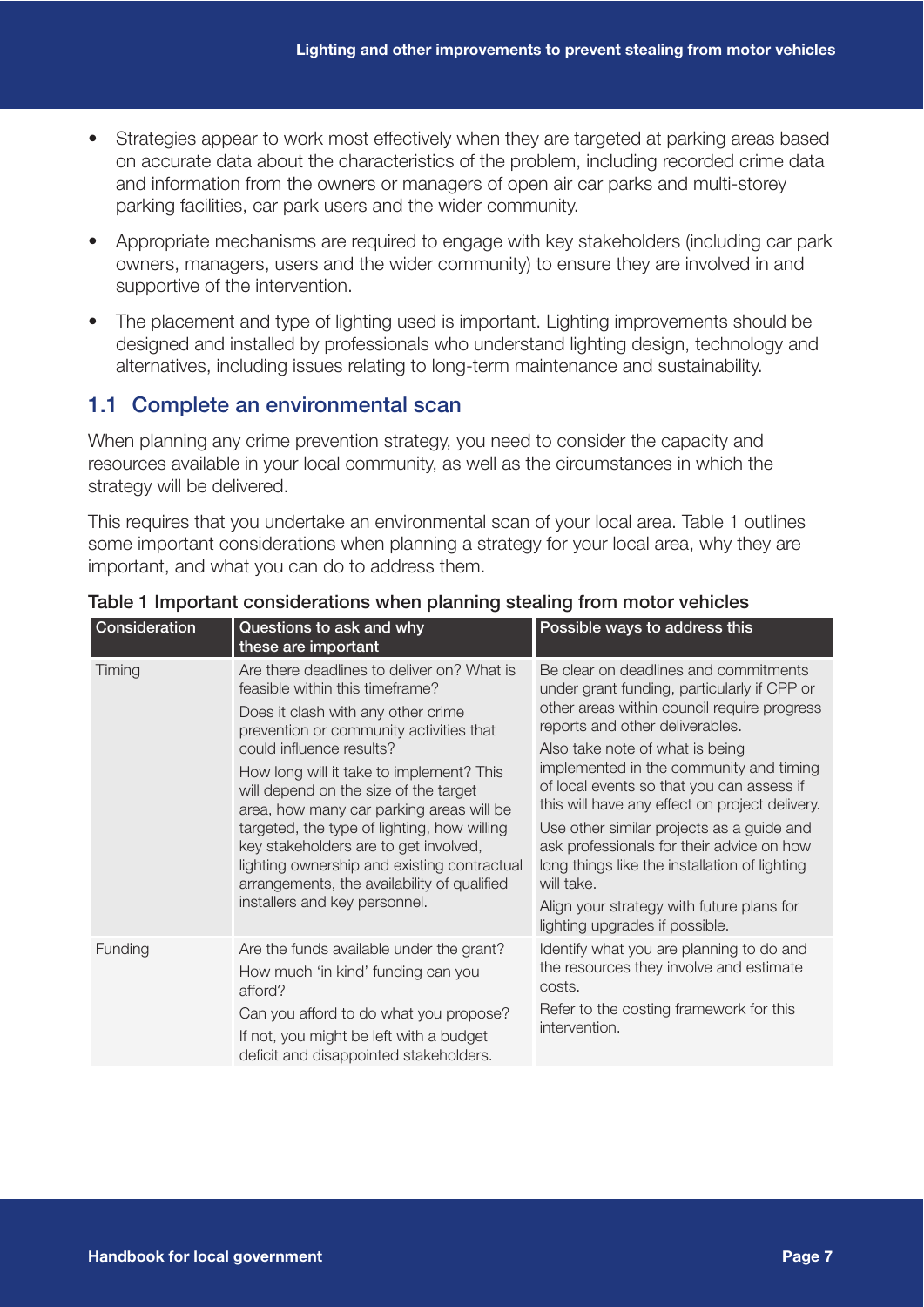| Consideration                      | Questions to ask and why<br>these are important                                                                                                                                                                                                                              | Possible ways to address this                                                                                                                                                                                                                 |
|------------------------------------|------------------------------------------------------------------------------------------------------------------------------------------------------------------------------------------------------------------------------------------------------------------------------|-----------------------------------------------------------------------------------------------------------------------------------------------------------------------------------------------------------------------------------------------|
| Available staff                    | Does the project require any particular<br>expertise? For example, qualified<br>professionals to review existing lighting,<br>design and install the proposed upgrades.<br>Are suitable people available to oversee<br>the project?                                          | Scan services in local council and find<br>out what/who is available, and/or what is<br>required to get the appropriate workers or<br>technicians.                                                                                            |
| Sustainability                     | Do you have access to ongoing funds?<br>Will you be able to sustain the level<br>of staffing for the project? Does the<br>project need only 'one off' resourcing<br>(e.g. installing lighting), or continuous<br>investment (e.g. maintenance of lighting<br>systems, etc.)? | Develop an exit strategy if necessary.<br>Only choose an intervention that can be<br>supported by local resources and available<br>funding.                                                                                                   |
| Stakeholders                       | Does the project require support of<br>certain individuals or organisations? E.g.<br>energy providers, light owners, car park<br>owners/managers. Can they contribute<br>any resources? How will you get them to<br>participate?                                             | When developing the project, consult<br>identified stakeholders and find out if there<br>is anyone else who should be involved in<br>the planning. Find out whether they are<br>supportive and whether they have any<br>concerns.             |
|                                    | If the project directly involves engaging the<br>community to help develop or implement<br>the strategy, how are you going to get<br>them to participate?                                                                                                                    | If the project requires community<br>support, make sure they are aware of the<br>commitment and what could be realistically<br>achieved by adopting the measures.                                                                             |
|                                    | If you do not have the stakeholders you<br>need on board, you might not be able to<br>implement the strategy properly.                                                                                                                                                       | It is important to have police involvement<br>from the outset. They can provide<br>information on local stealing from motor<br>vehicle offences and target locations,<br>and can help determine where additional<br>lighting may be required. |
| Environment                        | Is the environment compatible with your<br>proposed strategy?                                                                                                                                                                                                                | Become familiar with any limitations locally,<br>scope out where you are planning the                                                                                                                                                         |
|                                    | For example, you may encounter difficulties<br>if the majority of thefts occur in areas<br>where it is not feasible to make lighting<br>improvements.                                                                                                                        | intervention and see if you can identify any<br>potential problems.                                                                                                                                                                           |
| Type of offences<br>being targeted | What do you actually know about the<br>problem? Is the problem in one hotspot or<br>is more broadly distributed? What are the<br>key characteristics of offences, offenders<br>and victims?<br>Is the problem only a temporary spike that                                    | Review stealing from motor vehicle<br>crime statistics over time. Ask police<br>or other relevant local agencies to find<br>out if an increase in stealing from motor<br>vehicle offences can be explained by any<br>temporary factors.       |
|                                    | may correct itself when circumstances<br>change, or is it a more long-term problem?                                                                                                                                                                                          | Refer to the relevant section in this<br>handbook for additional guidance on<br>analysing the local problem.                                                                                                                                  |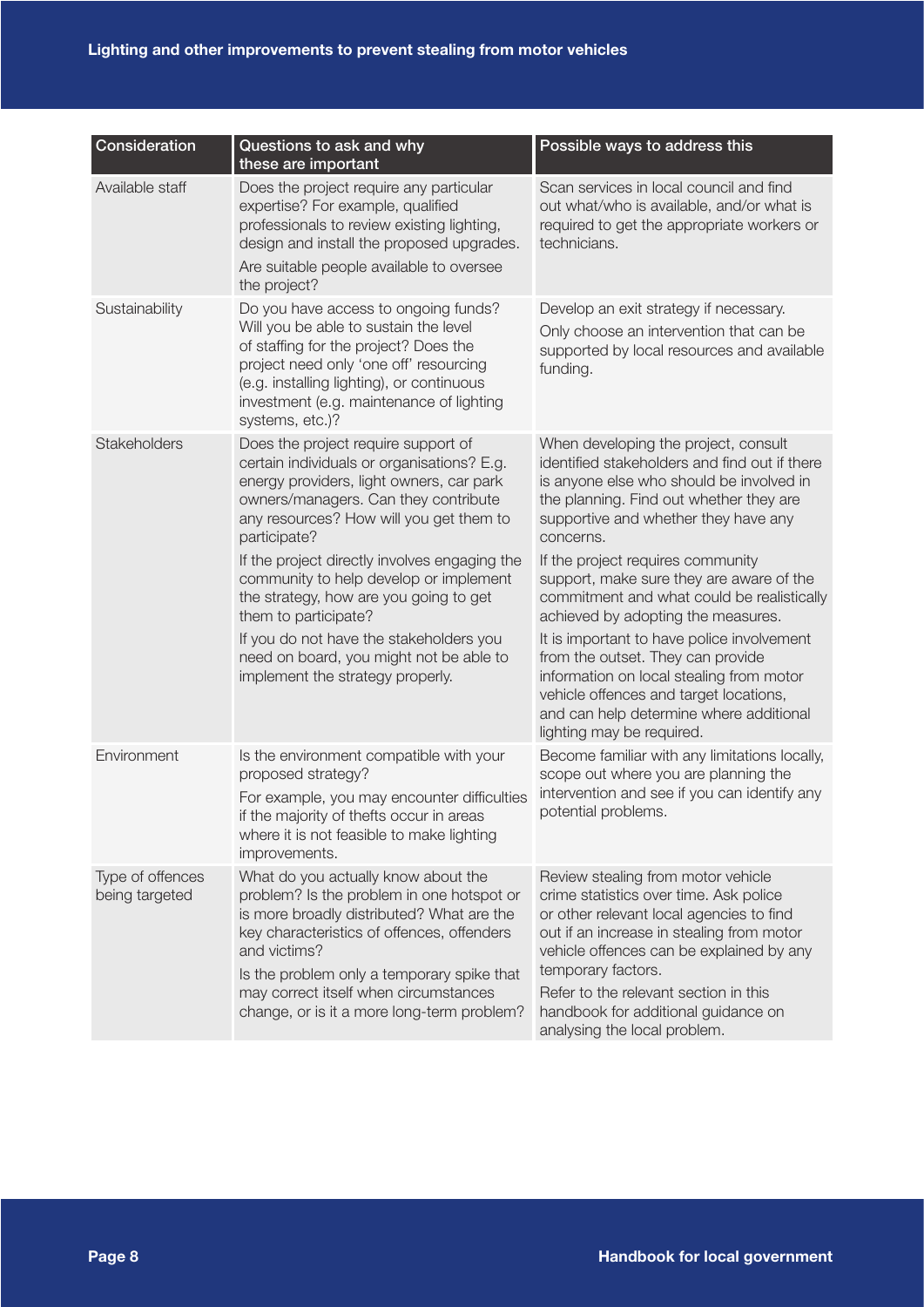| <b>Consideration</b>         | Questions to ask and why<br>these are important                                                                                                                                                                                                       | Possible ways to address this                                                                                                                                                                                                                                                                                                                                                          |
|------------------------------|-------------------------------------------------------------------------------------------------------------------------------------------------------------------------------------------------------------------------------------------------------|----------------------------------------------------------------------------------------------------------------------------------------------------------------------------------------------------------------------------------------------------------------------------------------------------------------------------------------------------------------------------------------|
| Monitoring and<br>evaluation | Can you measure results from your<br>project? How will you measure success<br>(e.g. decrease in number of stealing from<br>motor vehicle offences, decline in reported<br>victimisation, etc.)? Can you access the<br>data you need for each measure? | Review available data sources (e.g. crime<br>statistics on stealing from motor vehicle<br>offences) and determine what information<br>would be needed prior to the start of,<br>during and after the project to measure<br>an effect.<br>Make sure you can measure whether<br>the improved lighting strategy actually<br>made a difference to the steal from motor<br>vehicle problem. |

While you will do most of the work of an evaluation towards the end of the project, it is important to start planning your evaluation while you are developing your strategy. Start thinking about documenting your project and what information you might need to determine whether the strategy has been implemented as planned and how effective the project has been. The quality of your evaluation will depend on how well you are able to collect, analyse and report on the information outlined in this handbook. More information on monitoring and evaluating your strategy is documented in *Stage 3: Reviewing your strategy*.

## 1.2 Understanding the nature of the local stealing from vehicles problem and its causes

It is important to understand the precise nature of the local problem so that you can effectively target your response. This requires a systematic analysis of your crime problem, the causes and risk factors. High-risk parking areas (based on local crime data and previous victimisation), factors that contribute to this high risk and characteristics of offences committed in these areas can then be identified to inform your response. The best way to do this is to gather as much information as you can on the problem from a variety of sources.

#### *Review research into the causes of stealing from motor vehicle offences*

The fact sheet identified long opening hours, being an open air car park (as opposed to closed or multi-storey car park), larger facilities, commuter car parks (rather than short-term parking), the lack of pedestrian movement and poor perimeter security as important risk factors for stealing from motor vehicle offences. Along with the information contained within the Fact sheet for this strategy, you may want to read further about the possible causes of and risk factors for stealing from motor vehicle offences. This will help you when it comes to adapting the intervention to your local problem. Use Table 2 to help prompt your thinking on the types of information you should think about documenting.

If you would like to conduct further reading on the prevention of this crime type, refer to the references at the end of this handbook. You can also refer to the BOCSAR website www. lawlink.nsw.gov.au/bocsar and the AIC website www.aic.gov.au. They have a range of resources on vehicle-related crime that can be downloaded for free, as well as links to other useful websites.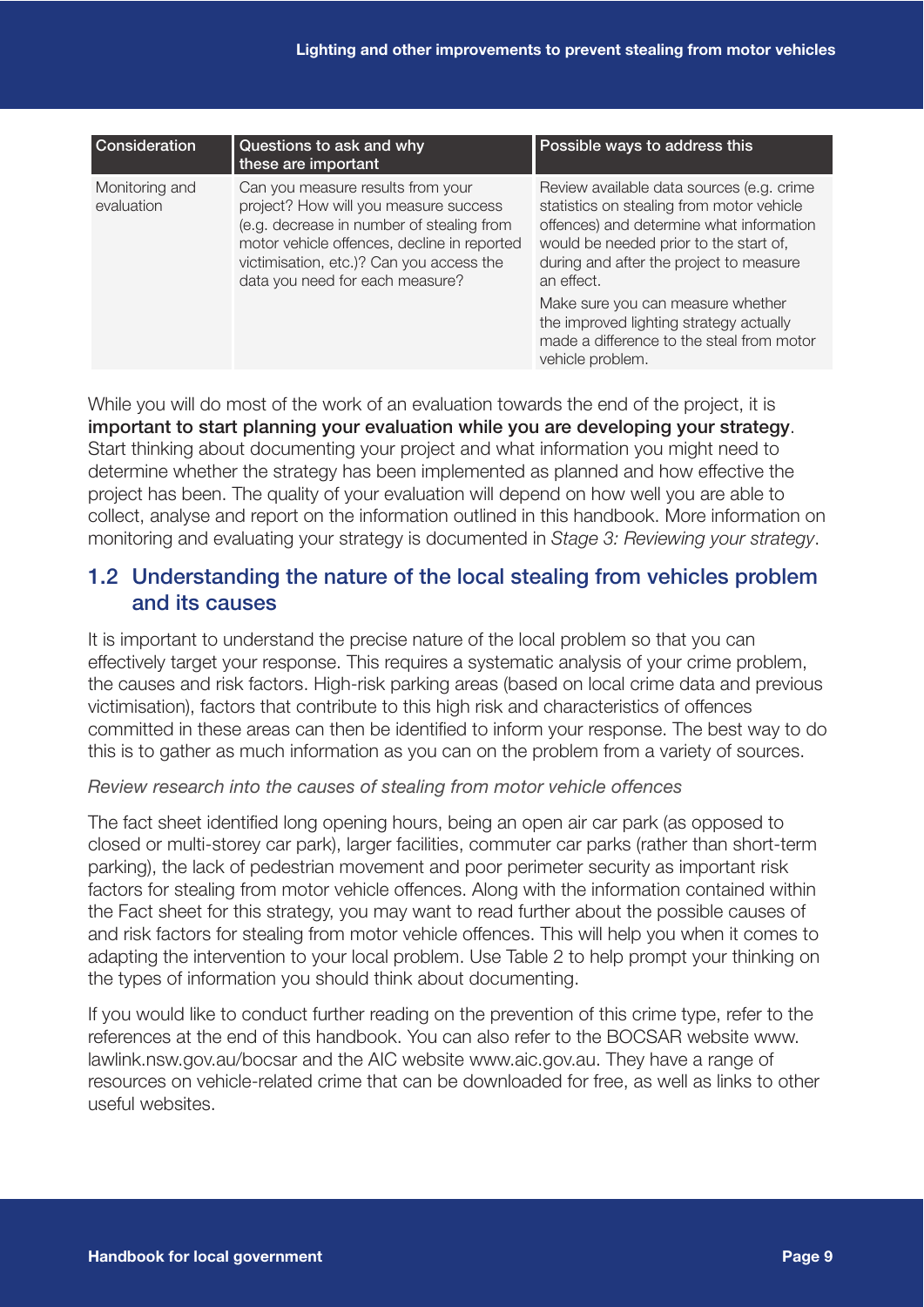#### *Gather local statistics and knowledge to analyse the local problem*

Collect information from a range of sources to develop a better understanding of your local area's NDVRA problem. Consider both qualitative and quantitative data sources of information. Quantitative data (e.g. recorded crime and arrest data) provide useful information about the nature and extent of a particular problem or phenomenon. However, qualitative information (such as interviews, reports and consultations with relevant local stakeholders) can be a valuable source for understanding the problem and what local factors may influence the delivery of your project. A combination of both sources of data will provide a more complete picture of the local problem.





Source: NSW Bureau of Crime Statistics and Research

The example in Box 1 demonstrates the value of collecting specific information about stealing from motor vehicle offences in the target location. In particular, this example shows that by working out what exactly is being stolen and from where, it is possible to effectively secure the most vulnerable targets to ensure the greatest possible impact.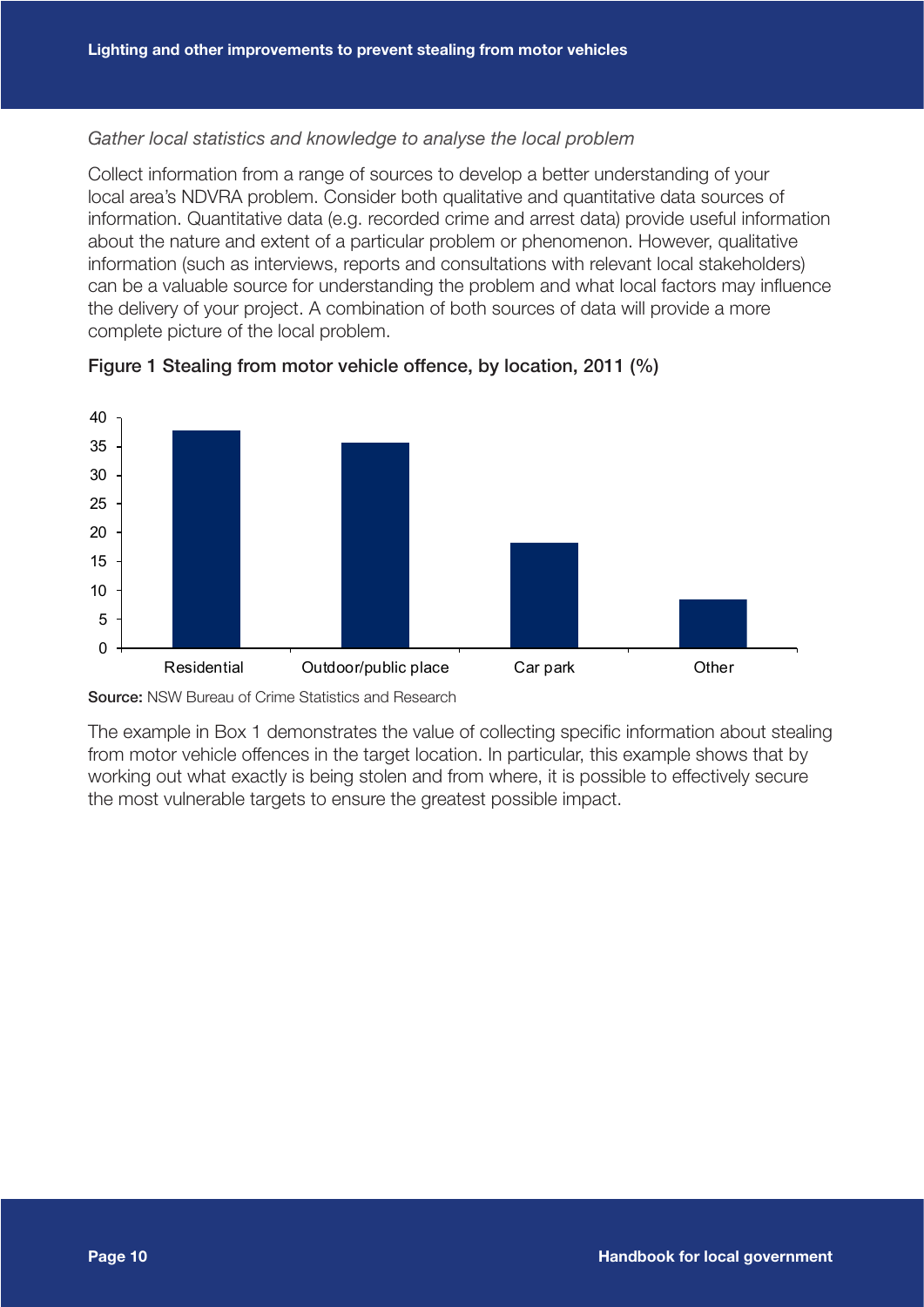### *Box 1: Ohio State University parking garages*

This strategy was implemented at Ohio State University (OSU) in response to crime statistics that indicated that campus parking garages were attracting high rates of crime (including theft from cars). To gain a better understanding of OSU's crime problem, the program designers analysed local police crime statistics and surveyed a sample of garage users. Their analysis highlighted a number of risk factors for theft from cars that were remedied in one of the campus garages.

First, new lights were installed in and around the parking garage. The new lights were stronger than the previous ones and were positioned so they weren't obstructed by beams supporting the garage floors. The ceilings of the parking facility were also painted to maximise luminosity. Second, black chain mail was inserted into the lower level wall openings to restrict unauthorised access. However, the chain mail links were suitably large to ensure that vision was not obscured. Finally, shrubs and trees located along the perimeter of the garage were trimmed and cut back. This was done to remove potential hiding spots and also stop offenders from using the trees to gain unauthorised access to the second floor of the facility.

Two years after the strategy was introduced, the overall crime rate in the targeted parking garage had fallen by 50 percent. By comparison, the crime rate in an adjacent parking garage, which received no improvements, remained constant.

There is a range of data that might be available or could be collected to help you better understand your local problem and develop a targeted response:

- BOCSAR have a large amount of recorded crime data on their website for all NSW local government areas and is a valuable source of information about stealing from motor vehicle offence trends and temporal patterns (i.e. by location, month, day of week and time of day). Additional data may be available upon request. Figure 1 is an example of the type of information that is available from BOCSAR. It shows that the most common locations for theft are residential areas, closely followed by public places and car parks.
- BOCSAR also provides a range of hotspot maps online, which provide a visual representation of the locations within each local government area with the highest concentration of recorded offences.
- Recorded crime data might also be available direct from your local police on the locations of recent offences, common targets for offenders, the types of vehicles that are targeted and the types of property that is stolen. Unfortunately, data on offenders apprehended by police is likely to be difficult to access, due to the low detection rate for offenders.
- Surveys or interviews with victims of stealing from motor vehicle offences, while potentially difficult to undertake, can provide useful information about resident's experiences, risk factors and the types of measures that these car owners either had in place or have since installed.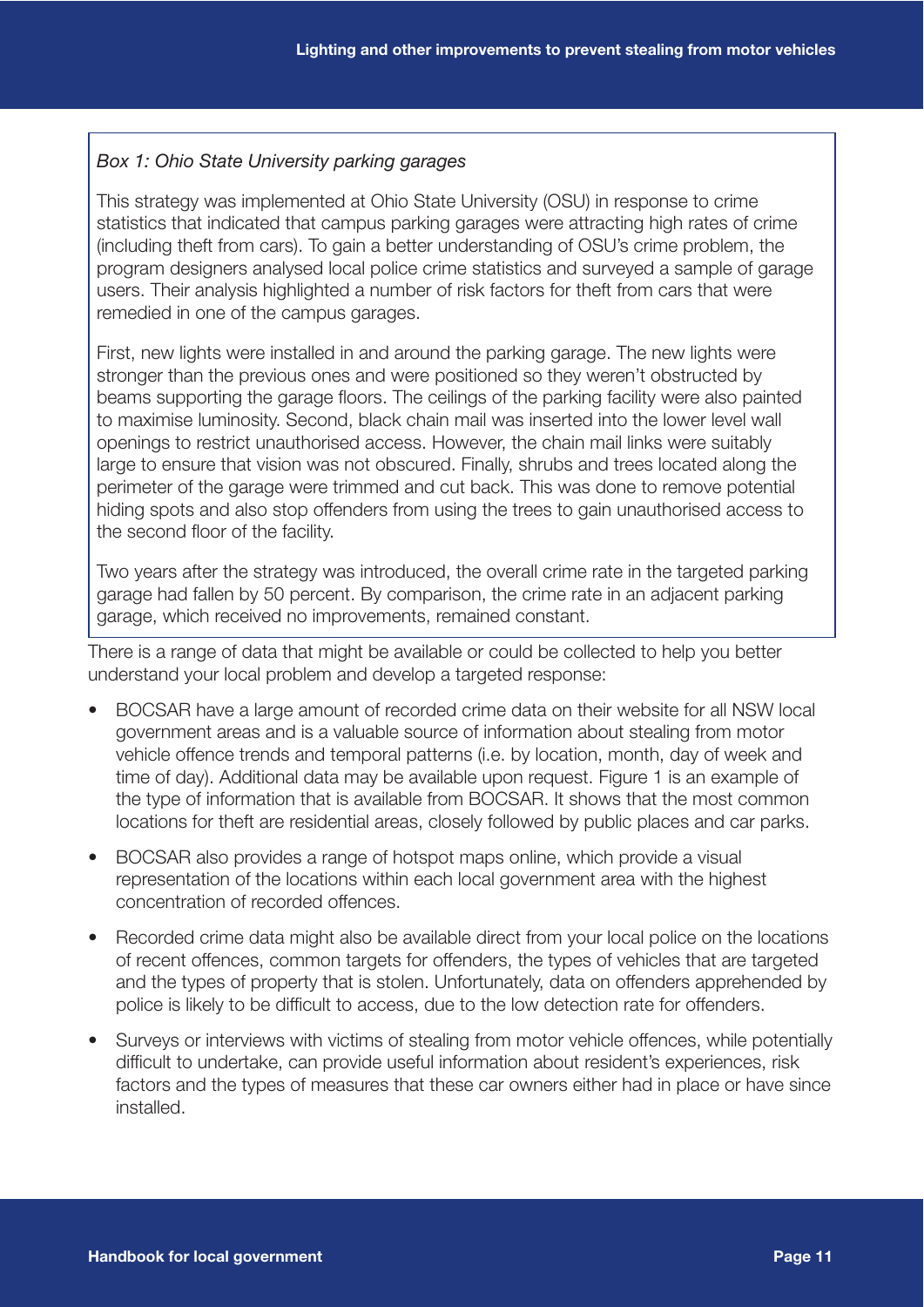- Surveys of the wider community will enable you to assess the degree of concern among residents about the prevalence of stealing from motor vehicle offences in their neighbourhood, perceptions of safety and the level of support for different types of prevention strategies.
- Surveys or interviews with offenders, while potentially difficult to undertake, have been used to develop a better understanding of the motivation of offenders and the reasons they target specific areas. They can also provide valuable information on the techniques offenders use to access vehicles and dispose of stolen property.
- Consultation with relevant local stakeholders can provide useful information about their experience and understanding of stealing from motor vehicle offences in the community. For example, police may be able to give additional insights into steal from motor vehicle offences that are not available through recorded crime data. Private car park owners and security providers might be able to tell you about the types of security measures that have been implemented in privately owned car parks. Neighbourhood Watch groups and other community groups may be able to provide information on local initiatives trialled in the past.

Use Table 2 to prompt your thinking on the type of information that you might need to help you identify and understand the characteristics of stealing from motor vehicle offences in your local area.

|                                                                                                                             | What is known? | Data source(s) |
|-----------------------------------------------------------------------------------------------------------------------------|----------------|----------------|
| How many offences?                                                                                                          |                |                |
| Have there been any notable<br>trends over time?                                                                            |                |                |
| Are there certain times of the day<br>that offences are more common<br>(e.g. during night time hours or day<br>time hours)? |                |                |
| Is there a particular day of the<br>week that most offences occur                                                           |                |                |
| Is there a seasonal pattern or<br>certain peak times of the year?<br>(e.g. summer months)                                   |                |                |
| Are there identifiable hotspots (e.g.<br>suburbs, streets, car parks, etc.)?                                                |                |                |
| What other crimes are being<br>reported in the areas with high<br>rates of stealing from motor<br>vehicle offences?         |                |                |
| Do offences typically occur in areas<br>that are poorly lit?                                                                |                |                |
| What are the main characteristics<br>of vehicles targeted and property<br>stolen?                                           |                |                |

### Table 2 Understanding the local stealing from motor vehicles problem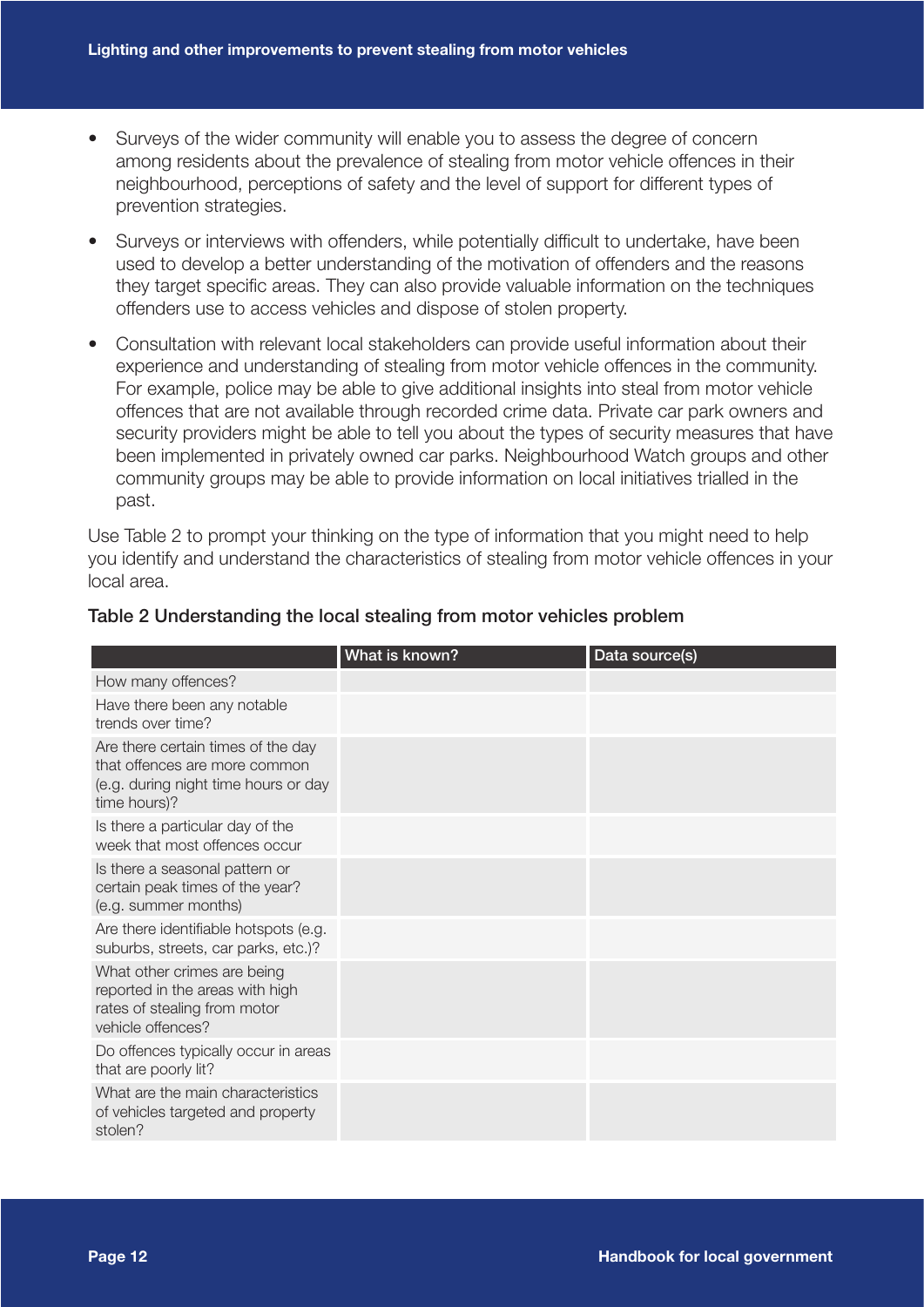|                                                                                                                                                                                           | What is known? | Data source(s) |
|-------------------------------------------------------------------------------------------------------------------------------------------------------------------------------------------|----------------|----------------|
| What is known about the<br>offenders?                                                                                                                                                     |                |                |
| What other factors besides poor<br>lighting might be contributing to<br>the high crime rate in identified hot<br>spots (e.g. easy access to the car<br>park, limited pedestrian traffic)? |                |                |
| Any other factors?                                                                                                                                                                        |                |                |

Source: Adapted from Anderson 2010.

You need to be aware of the limitations of the data sources you use. Police crime statistics, for example, only include those offences that are reported to police. Many steal from motor vehicle offences do not get reported to police. Table 3 outlines a number of things to consider when using different datasets. It can be useful to talk to people who are familiar with the data or the local area to help you interpret any patterns and understand the data in the wider context.

#### Table 3 Considerations when using different data sources/statistics

| Consideration                                          | What this can affect                                                                                                                                                                                                                                                                                                                                                                                                                                                 |
|--------------------------------------------------------|----------------------------------------------------------------------------------------------------------------------------------------------------------------------------------------------------------------------------------------------------------------------------------------------------------------------------------------------------------------------------------------------------------------------------------------------------------------------|
| Time periods                                           | If different datasets cover different time periods, comparability can be<br>difficult. In addition, you need to ensure that the data you are using is<br>relevant and covers the time periods you require to analyse the problem.                                                                                                                                                                                                                                    |
| Missing data                                           | Missing data within a dataset can influence results. This may happen<br>when not all the information needed is entered into the system, or it<br>could be that the information is not known (e.g. most offenders go<br>undetected and so data on offenders is often missing.                                                                                                                                                                                         |
| How frequently the data is entered<br>into the dataset | Agencies may enter data into a spreadsheet daily, weekly, monthly,<br>annually, biannually, or sporadically. Findings or reports from this data<br>may also only be made available at certain times, so if you are relying on<br>this information being made available publicly, find out if it is compatible<br>with any reporting or analysis that you might be conducting. BOCSAR<br>generally doesn't release annual crime statistics until the following April. |
| What area the statistics cover                         | Different agencies and sections may have different parameters for<br>collecting information or statistics. For example, police local area<br>commands are different from local government boundaries and<br>the Australian Bureau of Statistics' statistical areas. Therefore, the<br>information will not be directly comparable.                                                                                                                                   |
| Data accessibility                                     | Not all relevant information is publicy available (e.g. some crime<br>statistics, including victim and offender information). Some datasets you<br>might not be able to access or have permission to use, so find out in<br>advance if you can obtain the information you want.                                                                                                                                                                                      |
| Number of counts                                       | Be wary of making broad assumptions on information from only a small<br>sample of cases in a dataset, as they may not be representative of the<br>broader population you are targeting.                                                                                                                                                                                                                                                                              |

Note: These considerations are also important when it comes to evaluating your chosen strategy.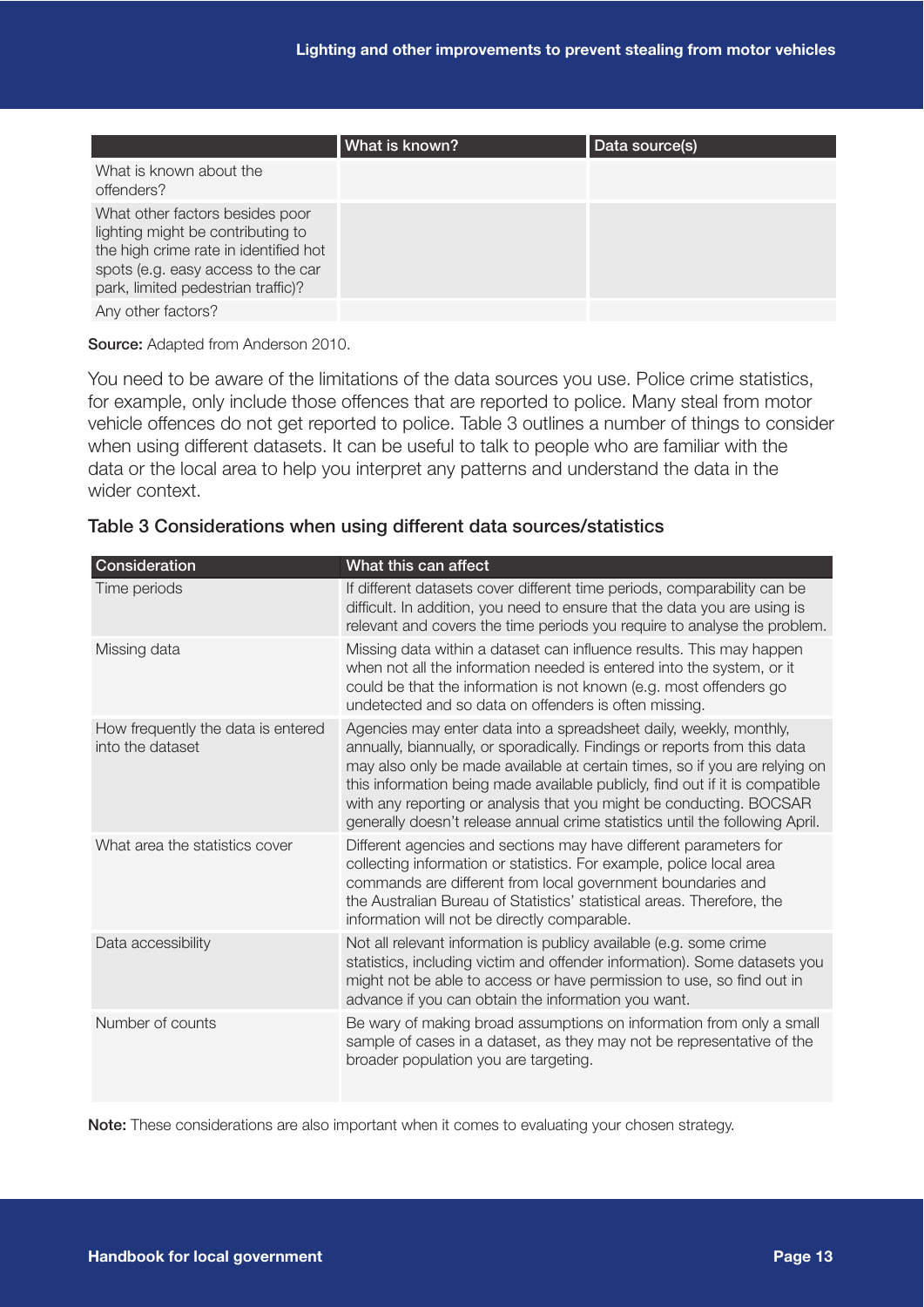! Make sure you keep a record of the information you have collected while planning the project. This information will provide the baseline against which you can assess the impact of the strategy on stealing from motor vehicle offences in target locations.

## 1.3 Adapting the chosen intervention(s) to the local area

Once you have a good understanding of your local problem you can then develop an appropriate response.

Consider the time of day steal from motor vehicle offences typically occur in your area – if it's during the evening, then a lighting strategy may be most suitable, whereas if it's during the day, then a crime prevention through environmental design (CPTED) and access control strategy may be more effective. Where are the steal from motor vehicle offences typically occurring – in streets or in car parks, in residential or commercial areas? This information will help you target your strategy at particular locations and/or vehicle users and identify potential stakeholders. Consider the visibility in the parking and surrounding areas – are they well lit? Are there any obstructions? Lighting will only be effective in areas that are poorly lit and where lighting can be substantially improved. Are the parking areas and surrounds easily accessible? You may need to consider access control measures such as fencing and barriers. How much pedestrian and vehicle traffic is there in and around the area? Can they provide any natural surveillance? Consider the parking patterns in the area – are they typically short term or long term? Do these patterns help or hinder natural surveillance or not? What other factors might be at play? Are there any other local factors that you will need to take into account? Once you start to answer these sorts of questions you can start to tailor your strategy to your local area.

It is important that you understand the causal mechanisms that underpin the intervention you have selected. These are described in the accompanying Fact sheet. This will help you to ensure that in adapting the chosen strategy to your local circumstances, you do not inadvertently undermine the 'active ingredient' that is needed for it to work.

#### *Deciding what exactly you are going to do*

You will need to decide what it is exactly that you propose to do as part of your strategy. Use Table 4 to guide your decision-making process.

#### Table 4 Key components of a lighting and other strategies to prevent stealing from motor vehicles.

| <b>Strategy component</b>                        | <b>Considerations</b>                                                                                                                                                                       | Factors to guide decision-making                                                                                                                                                                      |
|--------------------------------------------------|---------------------------------------------------------------------------------------------------------------------------------------------------------------------------------------------|-------------------------------------------------------------------------------------------------------------------------------------------------------------------------------------------------------|
| Will lighting help reduce<br>your local problem? | When are offences typically occurring?<br>What is the existing lighting in these<br>areas?<br>Can the existing lighting be improved?<br>Are other factors such as access more<br>important? | Lighting will only help if offences<br>typically occur in night-time hours in<br>poorly lit areas.<br>The environment and the context (e.g.<br>lighting owners) will need to support<br>the strategy. |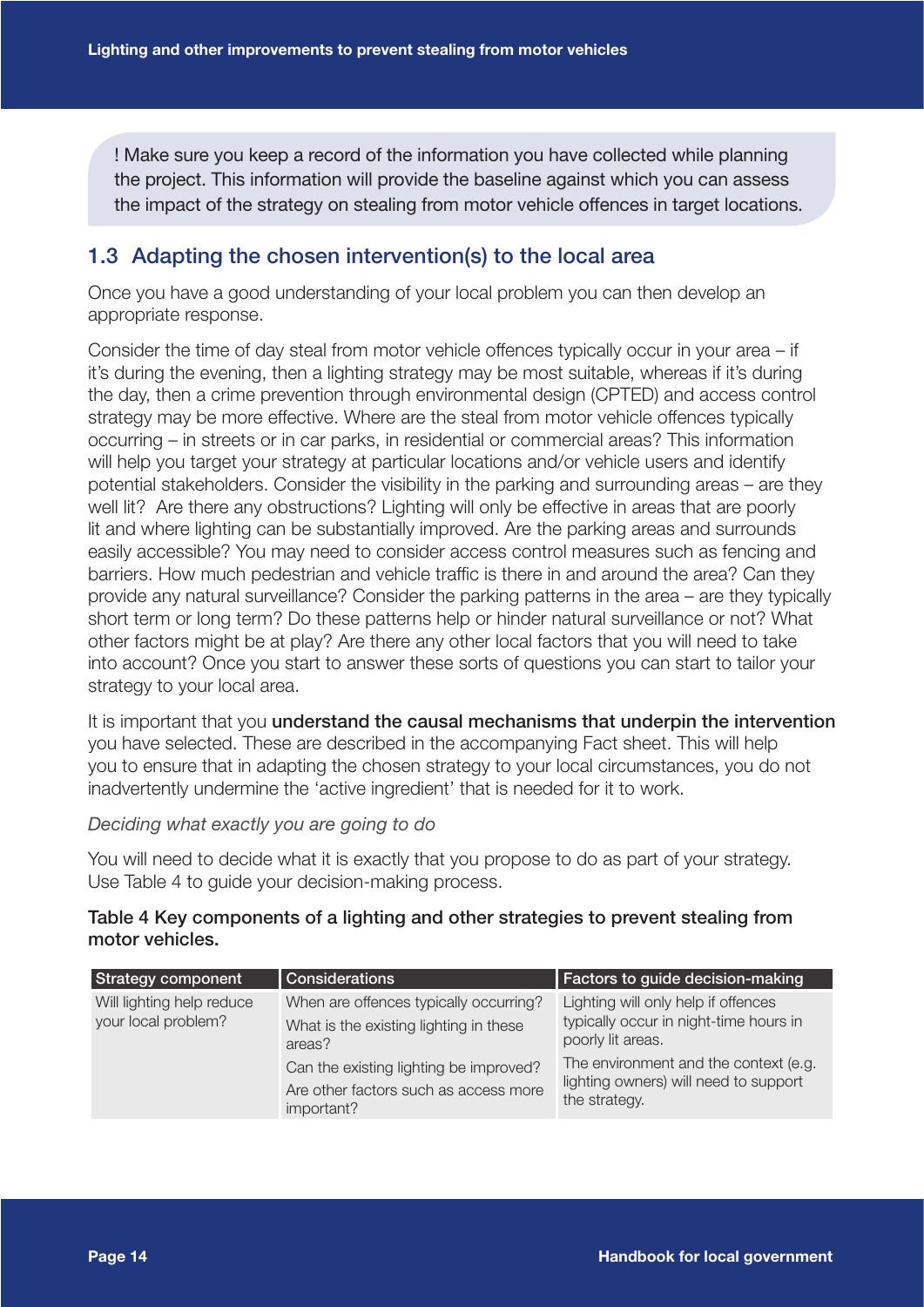| <b>Strategy component</b>                       | Considerations                                                                                                                                                                                                                                                                                                                             | Factors to guide decision-making                                                                                                                                                                                                                                                                     |
|-------------------------------------------------|--------------------------------------------------------------------------------------------------------------------------------------------------------------------------------------------------------------------------------------------------------------------------------------------------------------------------------------------|------------------------------------------------------------------------------------------------------------------------------------------------------------------------------------------------------------------------------------------------------------------------------------------------------|
| Type of lighting required                       | What types of lighting will you need to<br>install in poorly lit areas?                                                                                                                                                                                                                                                                    | This should be informed by your<br>detailed analysis of the local problem.                                                                                                                                                                                                                           |
|                                                 | Do you need to install new lighting<br>or adapt or upgrade existing lighting<br>systems? Is solar lighting feasible? Will<br>lighting meet Australian standards?<br>How will you determine the placement of<br>lighting to ensure lighting is consistent?<br>Are there potential barriers that will<br>interfere with the lighting design? | Lighting needs to provide sufficient<br>illumination to enable pedestrians to<br>see one another. Avoid inadvertently<br>creating dark spots or glare.<br>Experience has shown that if the<br>lighting is not maintained the benefits<br>will be reduced over time.                                  |
|                                                 | What type and level of maintenance will<br>be required?                                                                                                                                                                                                                                                                                    |                                                                                                                                                                                                                                                                                                      |
| Design and installation of<br>improved lighting | Who will be responsible for designing<br>the lighting system and the installation<br>of lighting?                                                                                                                                                                                                                                          | Professionals with relevant expertise<br>will be best placed to determine the<br>type and placement of lighting.                                                                                                                                                                                     |
| Improving natural<br>surveillance               | If the standard of lighting is improved,<br>who will provide natural surveillance?<br>How will you encourage people to use<br>the car park once lighting has been<br>improved?                                                                                                                                                             | Lighting helps to improve visibility,<br>which makes it easier for people<br>in and around car parking areas to<br>detect suspicious behaviour and deter<br>potential offenders. This requires<br>people (pcar park users or edestrians<br>in surrounding areas) to provide natural<br>surveillance. |
| Other interventions                             | What other interventions will you<br>deliver alongside the lighting<br>improvement strategy?<br>What are police doing to address<br>stealing from motor vehicles (e.g.<br>targeting known offenders)?<br>What other initiatives are being delivered<br>to address the problem in the local area?                                           | The majority of strategies reviewed as<br>part of this handbook involved multiple<br>interventions, including CPTED,<br>access control, CCTV and awareness<br>campaigns.                                                                                                                             |

### *Set clear objectives for the project*

It is important that you have a clear sense of what you are trying to achieve, so you will need to develop some clear objectives to guide the project. Some examples of possible objectives for a lighting improvement strategy to reduce NDVRA are presented in Box 2.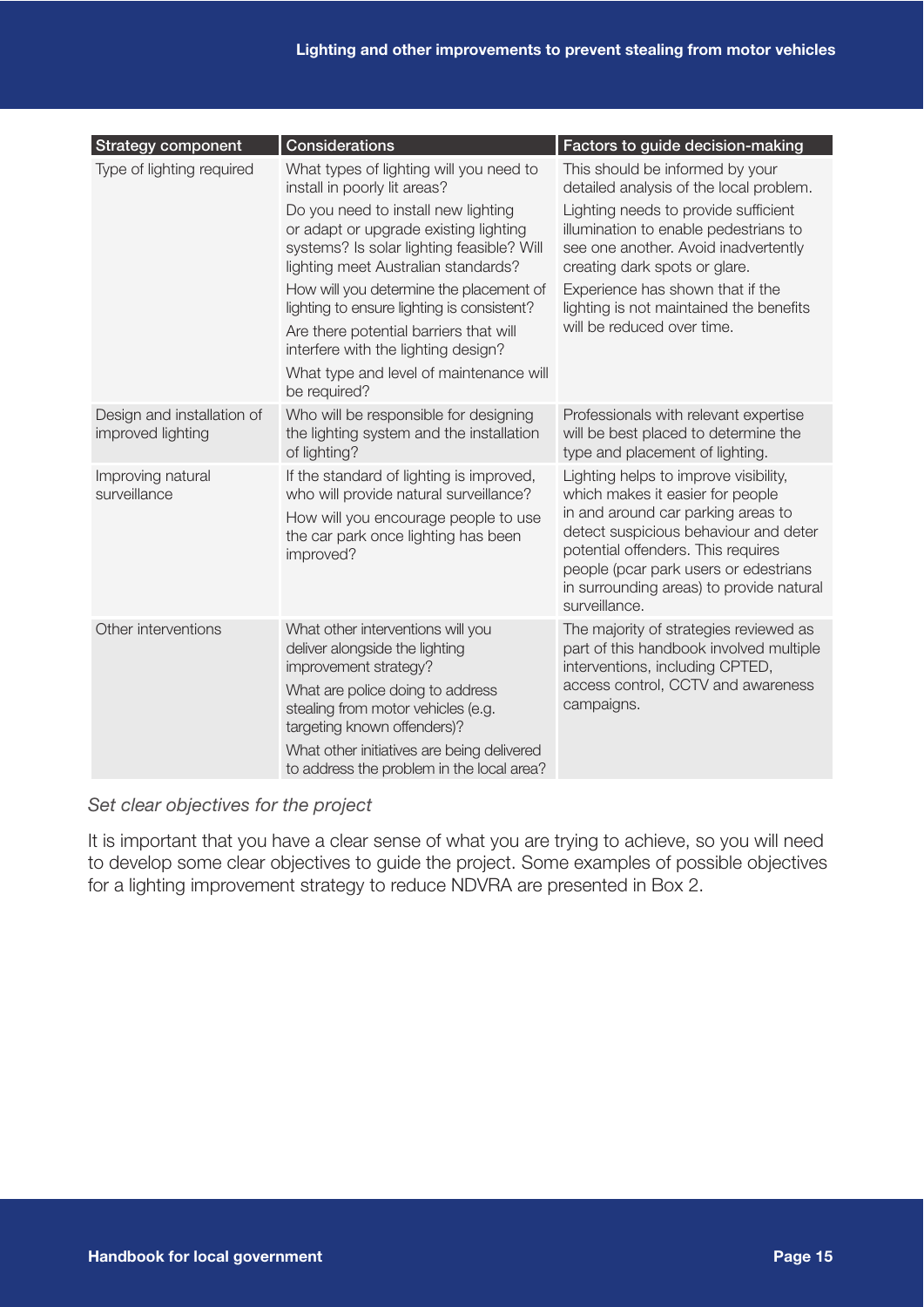#### *Box 2: Project objectives*

A local government-led working group identified the following objectives for their lighting and other improvements strategy in a number of open air parking lots with high rates of stealing from motor vehicle offences during the evening. These objectives helped to guide decision making with regards to the development of the strategy. It was against these objectives that the overall effectiveness of the strategy was to be assessed.

- Reduce the overall incidence of stealing from motor vehicle offences in the areas targeted by the strategy.
- Reduce the level of concern about stealing from motor vehicle offences among local residents.
- Increase the number of people using previously under-utilised parking areas during night-time hours.
- Improve the amount of lighting within the areas targeted by the prevention strategy.
- Increase the level of satisfaction among local residents with the response to stealing from motor vehicle offences from local government, police and other key stakeholders involved in the project.
- Increase the capacity of local government, police and other key stakeholders to develop, implement and evaluate local crime prevention initiatives.

#### *Document your strategy*

Now that you have made these decisions, it is important that you document what you are doing, why you are doing it and how you expect this to deliver the desired outcome. This way, you will be able to refer back to the document throughout the project and see if you are on track and doing what you proposed. This information is also useful when it comes time to review and evaluate your strategy.

Table 5 gives an overview of the type of information that you should be outlining as part of your strategy. This document can be shared with stakeholders so everyone is clear on the purpose of the project from the outset, reducing the potential for confusion at later stages. This has the additional benefit of justifying decisions made in relation to the implementation of the project should there be disagreement among key stakeholders at some stage in the future.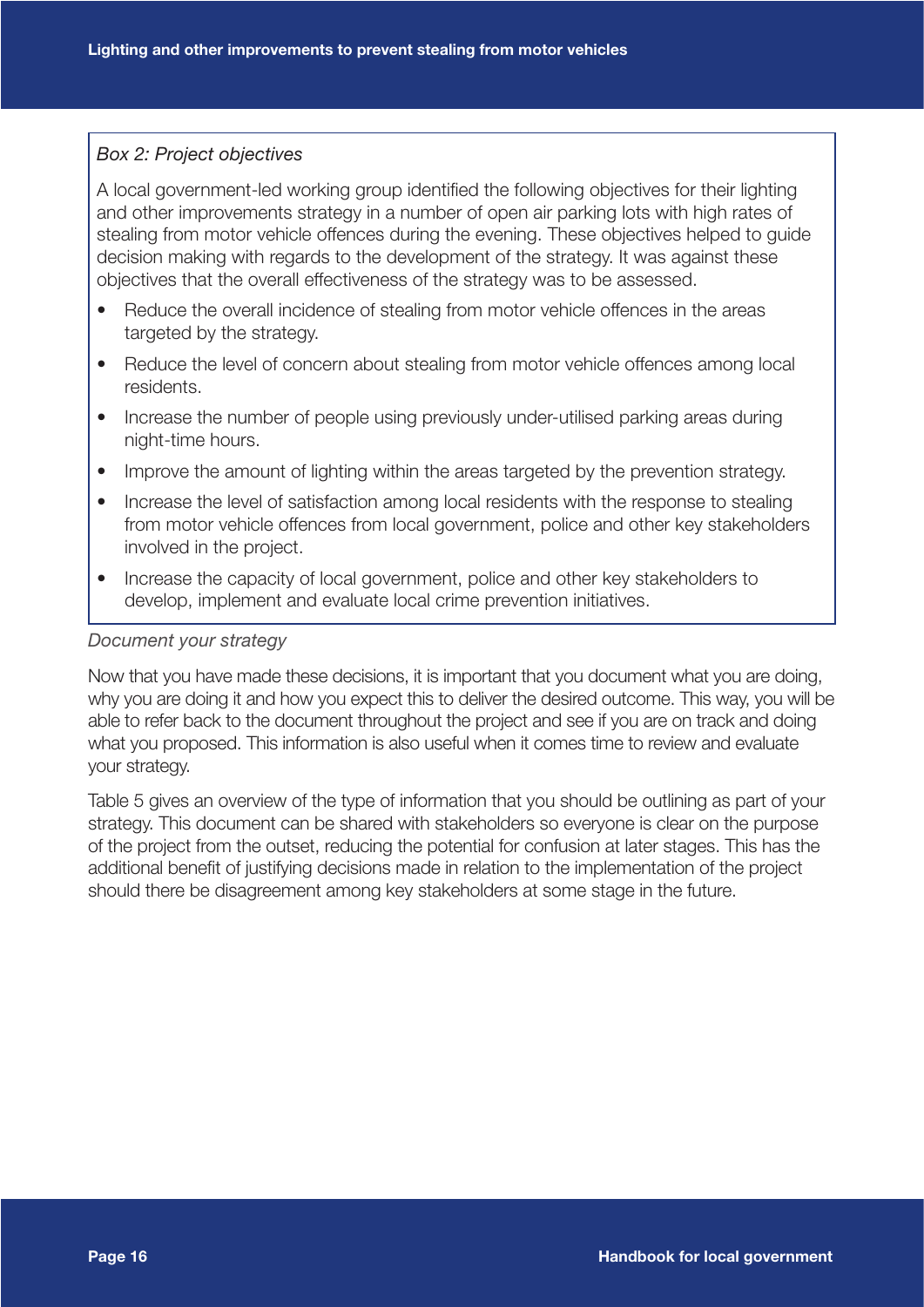Table 5 Information that should be recorded about your strategy involving lighting and other improvements to prevent stealing from motor vehicles

| Information to be recorded                                                          |                                                                                                                                                                                                                                                                                                                                                                                                                                                                                                                                                                                                                                                                                                                                                                                                                                          |
|-------------------------------------------------------------------------------------|------------------------------------------------------------------------------------------------------------------------------------------------------------------------------------------------------------------------------------------------------------------------------------------------------------------------------------------------------------------------------------------------------------------------------------------------------------------------------------------------------------------------------------------------------------------------------------------------------------------------------------------------------------------------------------------------------------------------------------------------------------------------------------------------------------------------------------------|
| What is the context in which<br>the project is being delivered?                     | Provide a description of your understanding of stealing from motor vehicle<br>offences in the location targeted by your strategy, based on the information you<br>have collected so far. This does not have to be long, but provide a reasonable<br>overview of the local context.<br>Highlight any characteristics specific to your local area, summarising the<br>information in Table 2 (e.g. the level of concern among local residents and/or<br>car park users, scope of the problem, whether targeted parking areas are in<br>residential or commercial areas, multi-storey parking facilities, open-air parking<br>lots or street parking, whether there are patterns in the use of parking facilities,<br>whether there are pedestrians who can provide natural surveillance, whether<br>car park owners are supportive, etc.). |
| What do we want to achieve?                                                         | Write down clear objectives for the project that describe the desired outcomes.<br>What you measure depends on the intervention chosen. You can have a<br>mix of long, medium and short-term outcomes in your strategy (e.g. are you<br>looking to reduce stealing from motor vehicle offence rates over time or just in<br>the project timeframe? In the short term do you want to encourage people to<br>use the parking area at night time? Is the long-term aim to make the car park<br>users feel safer?)<br>Be specific – this allows you to have a measurable outcome (e.g. are you<br>trying to reduce stealing motor vehicle offences in general or in specific<br>neighbourhoods or parking areas?).                                                                                                                           |
|                                                                                     | Be realistic: a drop in the target problem by 100 per cent is unlikely.<br>Use local knowledge and available evidence on similar projects to help guide<br>you in determining what will be appropriate. Some examples of objectives for<br>lighting improvement strategies are presented in Box 2.                                                                                                                                                                                                                                                                                                                                                                                                                                                                                                                                       |
| What activities are we going<br>to implement to achieve our<br>objectives           | Identify and describe the range of activities that you propose to implement as<br>part of your lighting and other improvement strategy.<br>Outline how each activity is supposed to address the problem (e.g. make it<br>harder for offenders to break into cars because it is easier for people to detect<br>suspicious behaviour and report it to police).<br>For each activity that you plan to implement, identify and document the<br>resources (financial, human and infrastructure) required, the individual or<br>agency responsible for each component and the anticipated timeframe for<br>implementing and/or completing each activity.                                                                                                                                                                                       |
| How are we going to monitor<br>progress and evaluate the<br>impact of our strategy? | What information will be collected on a regular basis to monitor the progress of<br>implementing the strategy?<br>How will you know if the strategy has addressed the problem and delivered the<br>desired results (e.g. reduction in stealing from motor vehicle offence offences in<br>the target area(s) from crime statistics, increase in car park users perception of<br>safety via pre and post surveys, etc.)?<br>Refer to the section on Reviewing your strategy for further guidance.                                                                                                                                                                                                                                                                                                                                          |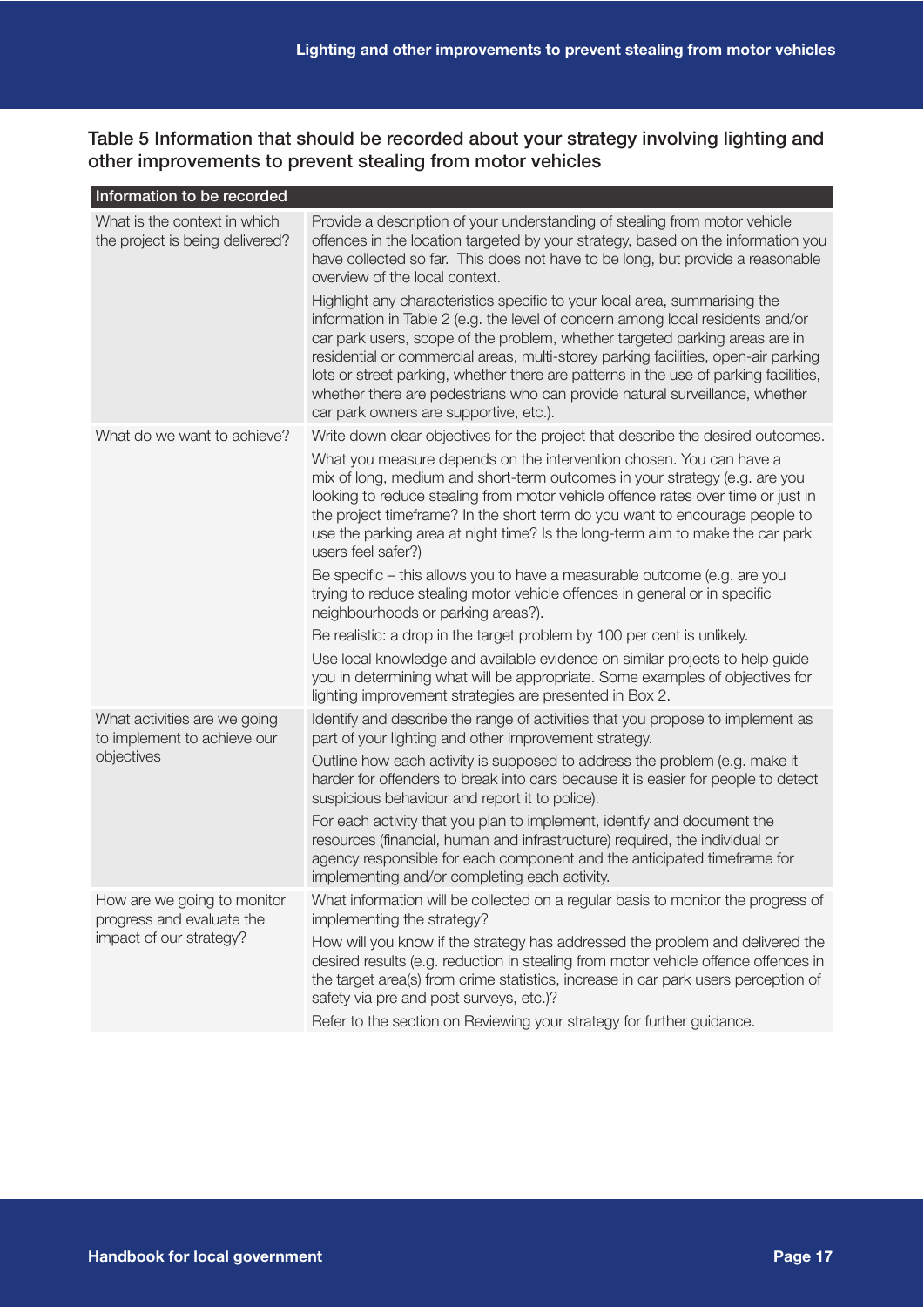## 1.4 Getting stakeholders involved

Stakeholder involvement is an essential part of successfully implementing most interventions. There is a range of stakeholders that could be involved in a strategy to reduce stealing from motor vehicle offences. Use Table 6 to help prompt your thinking on who you might be able to engage with for your project.

| Table 6 Stakeholders involved in lighting and other strategies to prevent stealing from |
|-----------------------------------------------------------------------------------------|
| motor vehicles                                                                          |

| Stakeholder                                                                | Types of activities and roles that<br>they could be involved in                                                                                | <b>Contact details</b> |
|----------------------------------------------------------------------------|------------------------------------------------------------------------------------------------------------------------------------------------|------------------------|
| Local council                                                              | Planning, project oversight, coordination of<br>stakeholders, management of grant, tenders<br>for lighting design installation and evaluation. |                        |
| Police                                                                     | Providing access to recorded crime data,<br>responding to reported steal from motor<br>vehicle offences, insight into local problem.           |                        |
| Housing authority                                                          | Facilitate consultations with residents in<br>public housing, access to housing estates to<br>install improved lighting.                       |                        |
| Car park owners/lighting<br>providers                                      | Provide support for strategy, additional<br>resourcing, details of any existing contractual<br>arrangements and future upgrade plans.          |                        |
| Residents and local<br>business owners and<br>staff                        | Providing input into the development of<br>improved lighting systems, providing natural<br>surveillance in and around hot spots.               |                        |
| Lighting engineers                                                         | Design and installation of lighting systems<br>and providing expert assistance in conducting<br>assessments of lighting in parking areas.      |                        |
| Residents and car<br>park users                                            | Providing input into the development of<br>improved lighting systems, providing natural<br>surveillance in and around parking areas.           |                        |
| Neighbourhood Watch<br>and similar groups (may<br>also include volunteers) | Promoting the improved lighting system and<br>providing information on past initiatives.                                                       |                        |
| Local media                                                                | Public awareness campaigns, advertising<br>community meetings.                                                                                 |                        |
| Others?                                                                    |                                                                                                                                                |                        |

Source: Adapted from Anderson 2010.

Depending on the size of the project, it could be ideal to set up a local stakeholder group or committee that meets on a regular basis, comprising representatives from each stakeholder involved in the project.

If you need to engage certain stakeholders but are not sure how to approach them, consider the following steps:

• List the groups or individuals who can be approached for the intervention based on the needs you identified in the scanning stage.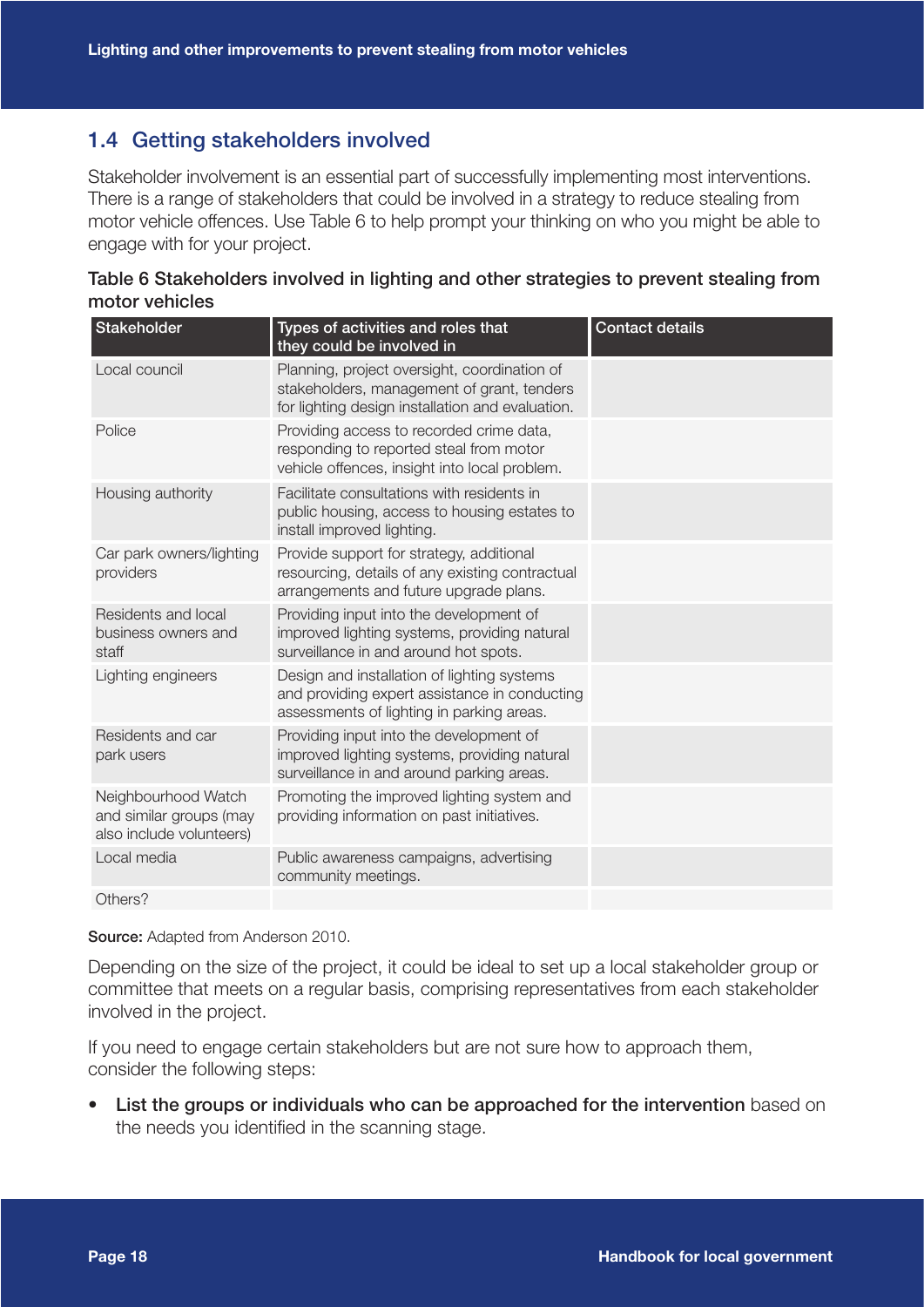- Be specific on what they can contribute and whether there are costs (financial or otherwise) in getting them involved. This may include providing data, delivering services, providing financial assistance, etc. Engaging with stakeholders early in the planning process will help to work this out. Determining their capacity, interest and willingness to contribute to the intervention is also important.
- **When engaging potential stakeholders, be prepared**. Think from the outset about how you can get them involved. This could be done by conducting some research beforehand (if necessary) on the potential stakeholder to find out their needs, any concerns they might have and any benefits they might receive from being part of the project. Benefits for stakeholders can include information sharing and the contribution of the project to their agency goals (particularly if it is their core business), or the problem may directly impact their business (e.g. businesses may lose customers at night due to people not wanting to use poorly lit parking areas). Do not forget that community members and not just organisations can be key stakeholders, particularly for interventions that require residents to take an active role in the implementation phase (e.g. encouraging residents to use and provide natural surveillance of well-lit parking areas).
- **Be collaborative.** Even if you have a fair idea of what needs to be done, involve stakeholders in the strategy development and do not dictate what needs to be done. There may be something you have missed or they may bring specialist expertise and it will help to ensure their support for, and ownership of, the project.
- Have clear and formally agreed roles. Each stakeholder should be clear about the role they will play in the strategy and have formally agreed to the role. Consider whether you need to establish a Memorandum of Understanding or some other form of agreement.

Use Table 7 as a template for keeping track of stakeholder roles and responsibilities.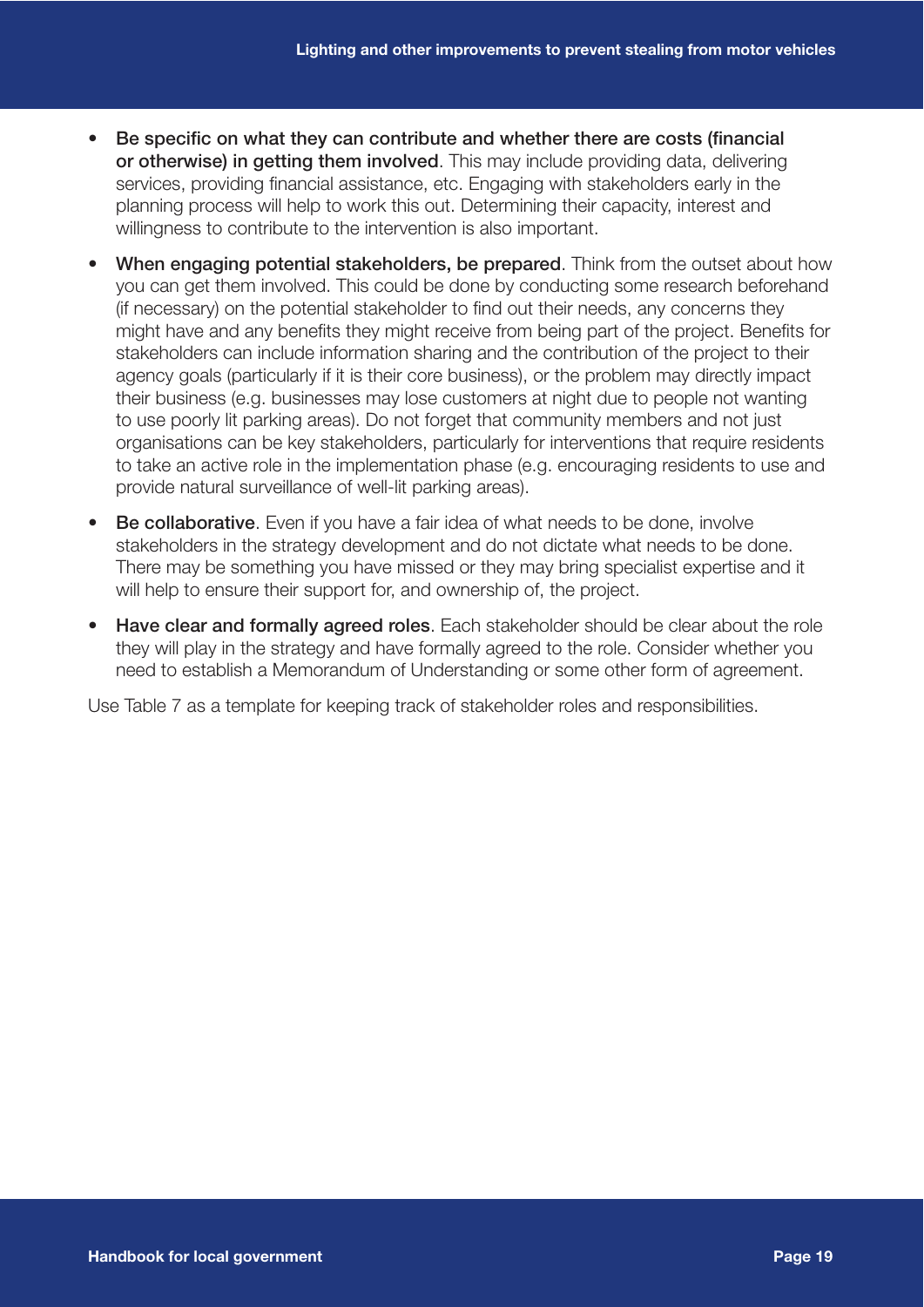| that should be addressed?<br>Are there any concerns<br>What (if any) are they?                                                                                   |  |                                      |  |
|------------------------------------------------------------------------------------------------------------------------------------------------------------------|--|--------------------------------------|--|
|                                                                                                                                                                  |  |                                      |  |
| involved (e.g. data sharing,<br>play key role in delivery of<br>activity, etc.)?<br>activities align with goals,<br>How can we get them                          |  |                                      |  |
| or otherwise) in obtaining<br>their services?<br>What are they?<br>Are there costs (financial                                                                    |  |                                      |  |
| What they can offer/do<br>(e.g. provide data,<br>services, financial<br>support, etc.)?                                                                          |  |                                      |  |
| Table 7 Stakeholder engagement template<br>individuals who should be<br>involved in the activities<br>delivered as part of the<br>List the groups or<br>strategy |  | Source: Anderson 2010: 33.           |  |
| Page 20                                                                                                                                                          |  | <b>Handbook for local government</b> |  |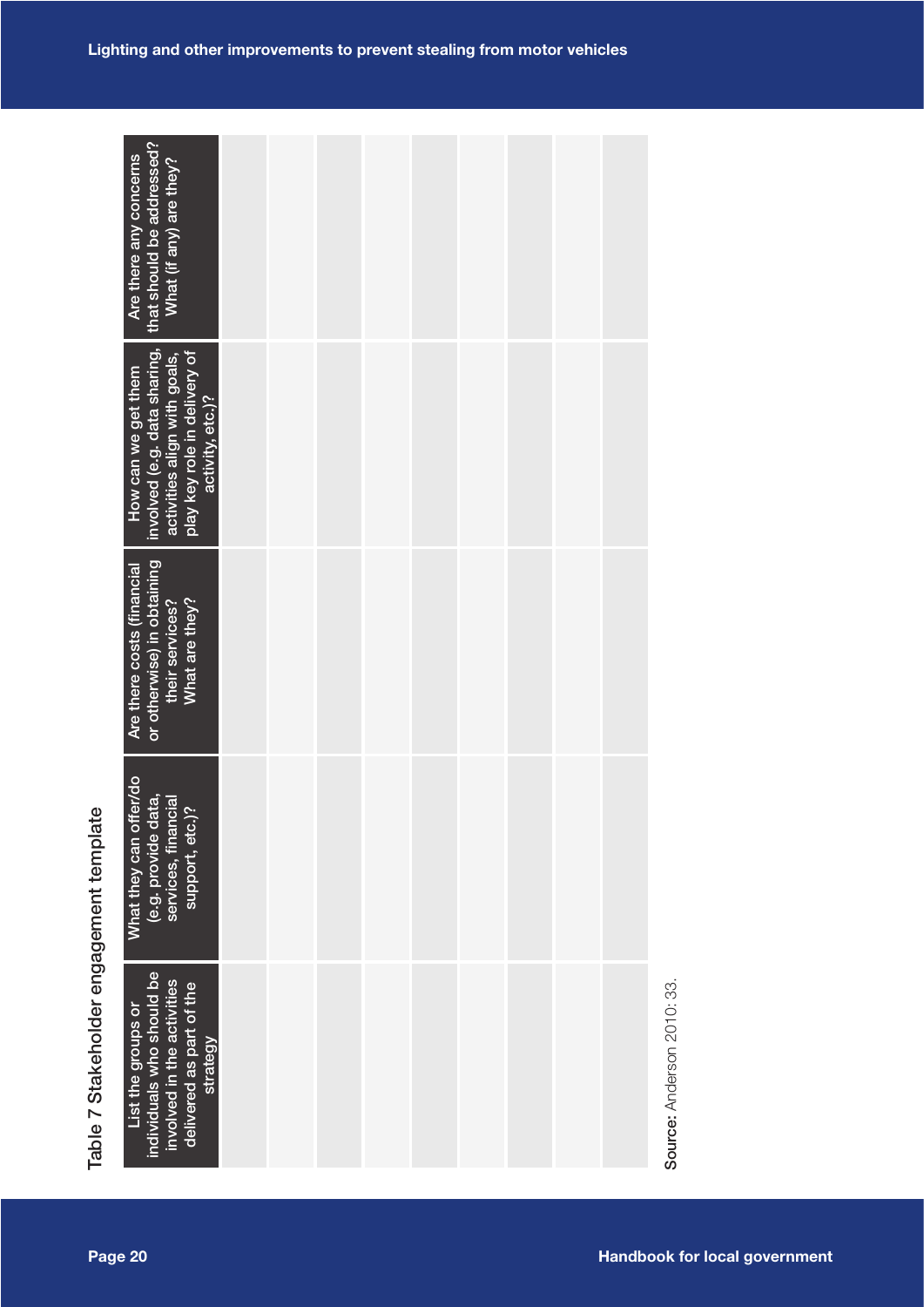### 1.5 Project costing framework for a strategy to reduce steal from motor vehicles

It is important that in planning a crime prevention project the full range of cost items is considered and reliable estimates of the cost associated with each item are calculated.

#### *Pupose of the costing framework*

Table 8 provides a framework for calculating the cost associated with planning, implementing and evaluating a strategy aimed at improving lighting and other measures to prevent stealing from motor vehicles. This framework is based upon the description of the intervention and how it can be adapted to different local government areas, as outlined in the fact sheet and handbook for this intervention.

#### *Factors influencing project cost*

Costs associated with a project may be fixed or variable. Fixed costs are costs that will not change with each additional unit of output. Variable costs are those that are impacted by factors such as the size of the target area, the number, type and size of the car parks targeted by a project, or the length of time over which the project will be implemented.

A number of broad factors will influence the total cost associated with a strategy involving improved lighting and other measures to prevent stealing from motor vehicles. This includes:

- The scope of your strategy (e.g. the number of size of the parking areas you will target and the number of interventions or activities).
- How much work can be done with available staff and what needs to be fulfilled by contractors and other specialists.
- How much needs to be implemented from scratch and what can be done in conjunction with other work being conducted by the council or stakeholders.
- Evaluation costs (generally around 10% of the project cost).
- Cost of ongoing maintenance for infrastructure.

A number of other decisions will also influence the total cost associated with the strategy. These include:

- Whether new lighting will be installed or existing lighting upgraded.
- Who will undertake lighting audits (e.g. police, council staff, volunteers).
- Who will undertake the design and/or installation of lighting (e.g. lighting engineers and electricians).
- The type of lighting that will be installed, whether alternatives such as solar lighting are feasible and whether there are ongoing costs (e.g. maintenance).
- Whether the car park or surrounds require redevelopment, landscaping or other enhancements to improve visibility, pedestrian movement and natural surveillance.
- Other interventions delivered alongside improved lighting.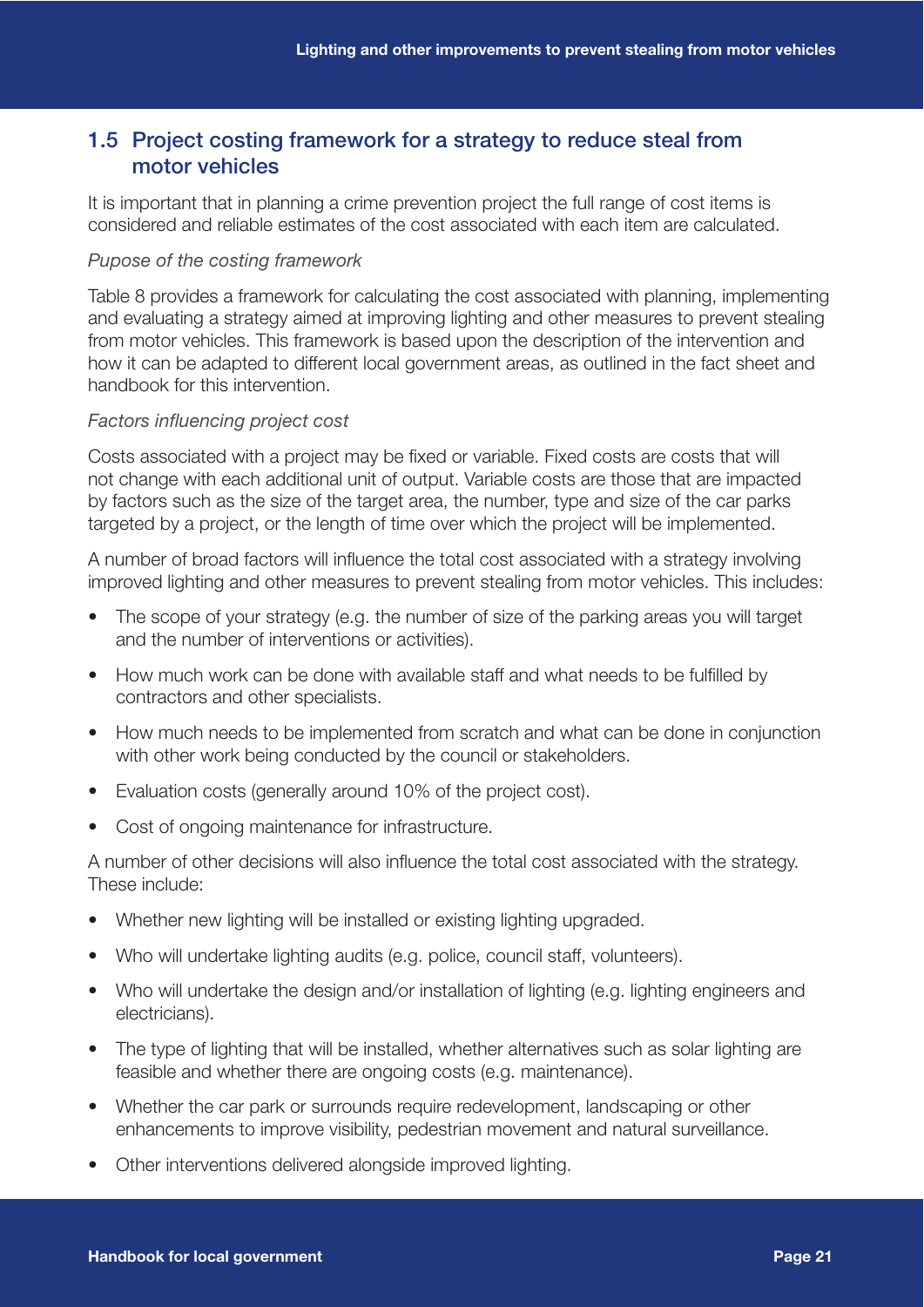#### *How to use the framework*

To use the framework, identify the cost per unit for each of the items within the framework that are relevant to your project. Determine the total number of units of each item that will be required. It will then be possible to determine the total cost for each item and the overall cost of your project.

The examples presented in the framework are provided as cost estimates only and exclude GST. You will need to adapt these estimates to suit your own local circumstances and source quotes that are specifically tailored to your council's selected strategies. Not all the items will be relevant to your particular project.

The NSW Department of Justice will generally, upon successful application, provide funds for many cost items. However, local councils and/or project partners (e.g. police) will be expected to provide some in-kind contributions for some cost items, particularly those relating to personnel and ongoing maintenance costs.

#### *How much time should I allow to implement this project?*

There is no clear formula for determining how long it should take to implement your intervention as local context and resources vary, even in seemingly similar locations. A good way to estimate is to review similar interventions and note their implementation schedule, paying careful attention to any factors that may have influenced its delivery.

As most projects are based on short-term funding, it is also essential to consider developing an 'exit strategy' for your intervention. This would involve mapping out in the planning stage how the intervention will be sustained or phased out once the initial funding ends.

! Relying on applying for more funding is not a realistic exit strategy option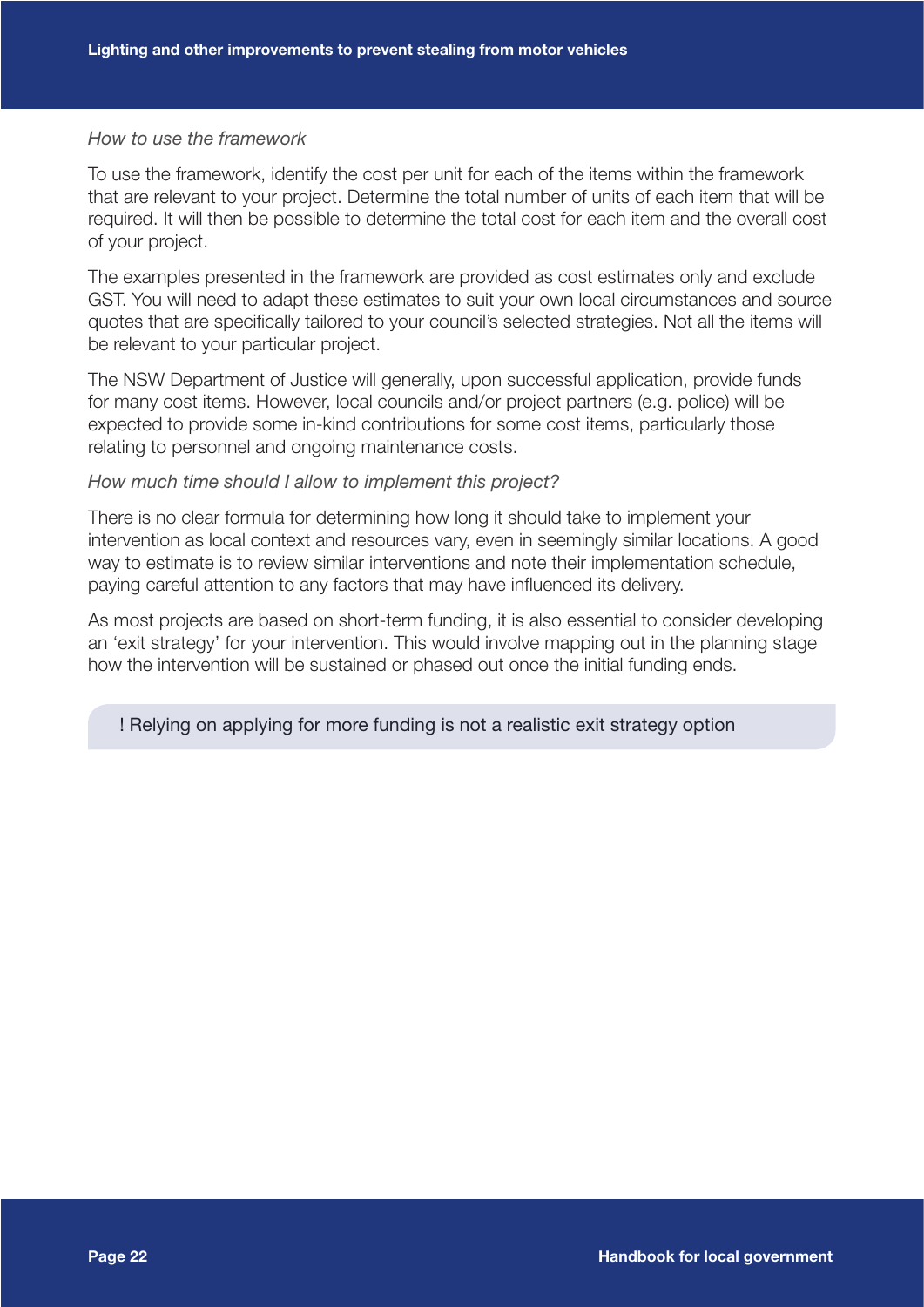|                                                                                                                              | (specify in kind)<br><b>Total cost</b>   | In kind (\$1,762)                                                                                                                                                                                                                                                            | $\Theta$        | $$9,790 (6 \times $865 + 4 \times $1,150)]$                                                      |                                                                                               |
|------------------------------------------------------------------------------------------------------------------------------|------------------------------------------|------------------------------------------------------------------------------------------------------------------------------------------------------------------------------------------------------------------------------------------------------------------------------|-----------------|--------------------------------------------------------------------------------------------------|-----------------------------------------------------------------------------------------------|
| Table 8 Project budget for a strategy imvolving improved lighting and other measures to prevent stealing from motor vehicles | Cost per unit                            | $(+22%$ on-costs)<br>\$36/hour                                                                                                                                                                                                                                               | $\Theta$        | light installed on<br>Six street lights<br>existing pole<br>at \$865 per                         | Four floodlights<br>per 400 watt<br>existing pole<br>installed on<br>at \$1,150<br>floodlight |
|                                                                                                                              | Number<br>$\frac{df}{dt}$ units          | 105 hours                                                                                                                                                                                                                                                                    |                 | 10 upgrades to<br>existing lighting<br>system                                                    |                                                                                               |
| Enter the following information for your project (examples provided):                                                        | <b>Brief description</b><br>of cost item | Project officer<br>(local council)                                                                                                                                                                                                                                           |                 | lamps to replace existing<br>High pressure sodium<br>lighting in and around<br>notspot car parks |                                                                                               |
|                                                                                                                              | Cost item                                | project planning, including<br>stakeholders, consultation<br>with car park users and<br>relevant service providers<br>Personnel responsible for<br>ongoing collection and<br>residents, regular and<br>sourcing quotes from<br>consultation with key<br>analysis of data and |                 | lighting car parking areas<br>Upgrades to existing                                               |                                                                                               |
|                                                                                                                              | Cost component                           | Personnel                                                                                                                                                                                                                                                                    | Other (specify) | Equipment                                                                                        |                                                                                               |
|                                                                                                                              | Project stage                            | Project planning                                                                                                                                                                                                                                                             |                 | implementation<br>Project                                                                        |                                                                                               |
|                                                                                                                              |                                          | <b>Handbook for local government</b>                                                                                                                                                                                                                                         |                 |                                                                                                  |                                                                                               |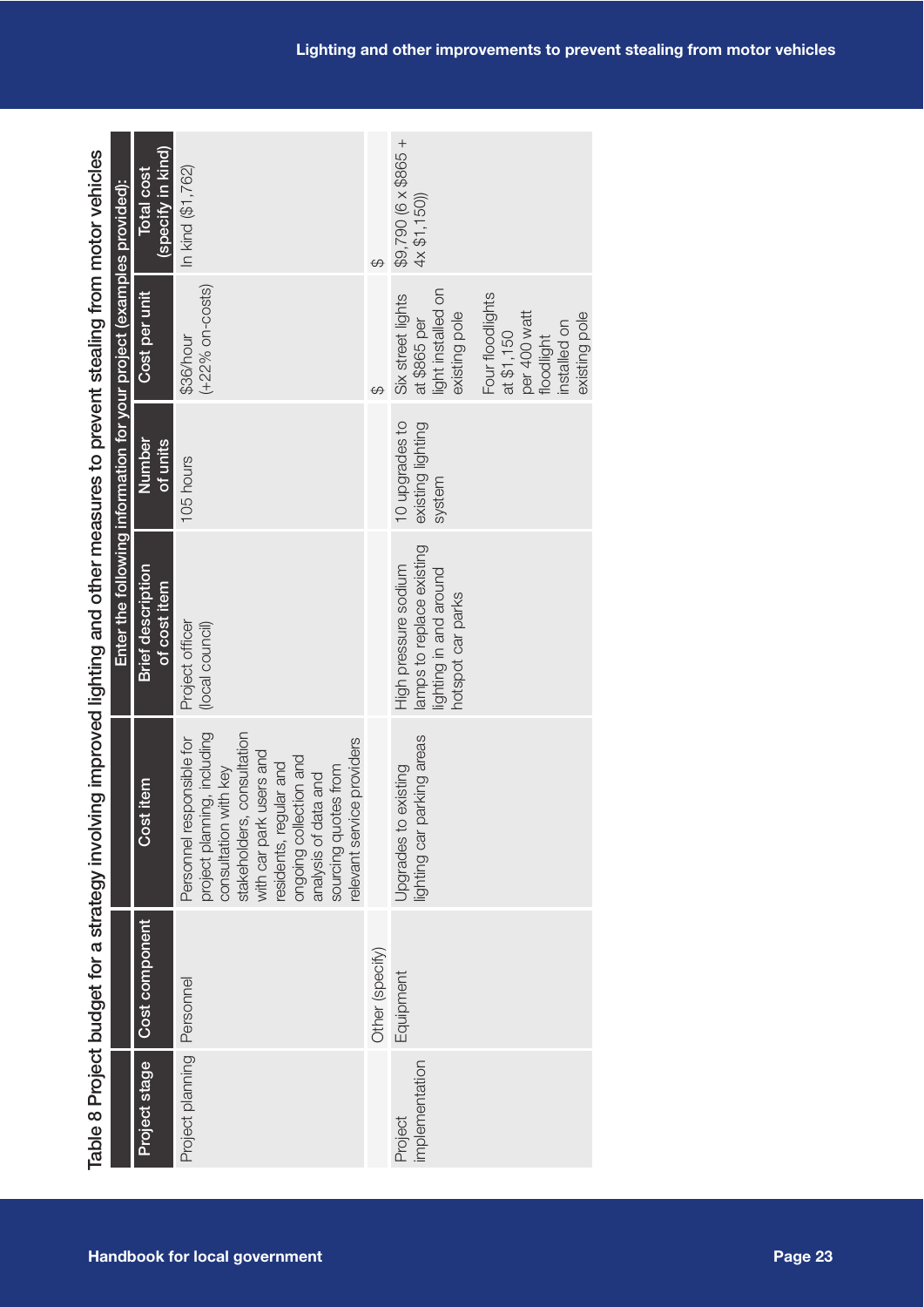| Enter the following information for your project (examples provided): | (specify in kind)<br>Total cost          | (minimum cost)<br>\$20,000                                                                                                                                                                                                                                                                                                                                                 | $\Theta$                                                                                                                                                                                                                                                        | In kind (\$440)                                                                                                                                                            |  |
|-----------------------------------------------------------------------|------------------------------------------|----------------------------------------------------------------------------------------------------------------------------------------------------------------------------------------------------------------------------------------------------------------------------------------------------------------------------------------------------------------------------|-----------------------------------------------------------------------------------------------------------------------------------------------------------------------------------------------------------------------------------------------------------------|----------------------------------------------------------------------------------------------------------------------------------------------------------------------------|--|
|                                                                       | Cost per unit                            | (minimum) each<br>New lamppost<br>+ street light<br>at \$10,000                                                                                                                                                                                                                                                                                                            | $\Theta$                                                                                                                                                                                                                                                        | \$36/hour (+22%<br>on-costs)                                                                                                                                               |  |
|                                                                       | Number<br>of units                       | Two new street<br>lights and<br>amppost                                                                                                                                                                                                                                                                                                                                    | L                                                                                                                                                                                                                                                               | 10 hours                                                                                                                                                                   |  |
|                                                                       | <b>Brief description</b><br>of cost item | High pressure sodium<br>amps and lamppost                                                                                                                                                                                                                                                                                                                                  |                                                                                                                                                                                                                                                                 | representative and council<br>Energy provider, police<br>representative                                                                                                    |  |
|                                                                       | Cost item                                | distribution/capacity of<br>installation of light pole<br>padmount substation;<br>(lights and/or light poles)<br>points to be added;<br>New lighting equipment<br>parking areas. Cost will<br>construction costs<br>for excavation and<br>of lighting<br>to be installed in car<br>supply in linear<br>access and<br>depend upon:<br>number<br>metres;<br>and<br>$\bullet$ | Building and landscaping<br>redevelopment of the car<br>the car park environment<br>other enhancements to<br>to improve visibility and<br>required as part of the<br>materials that may be<br>park and surrounding<br>areas, landscaping or<br>avoid dark spots | stealing from motor vehicle<br>determine whether poor<br>Professionals engaged<br>of existing lighting and<br>to undertake an audit<br>lighting is a factor in<br>offences |  |
|                                                                       | Cost component                           | Equipment                                                                                                                                                                                                                                                                                                                                                                  | Equipment                                                                                                                                                                                                                                                       | contractors<br>Experts/                                                                                                                                                    |  |
|                                                                       | Project stage                            |                                                                                                                                                                                                                                                                                                                                                                            |                                                                                                                                                                                                                                                                 |                                                                                                                                                                            |  |
|                                                                       | Page 24                                  |                                                                                                                                                                                                                                                                                                                                                                            |                                                                                                                                                                                                                                                                 | <b>Handbook for local government</b>                                                                                                                                       |  |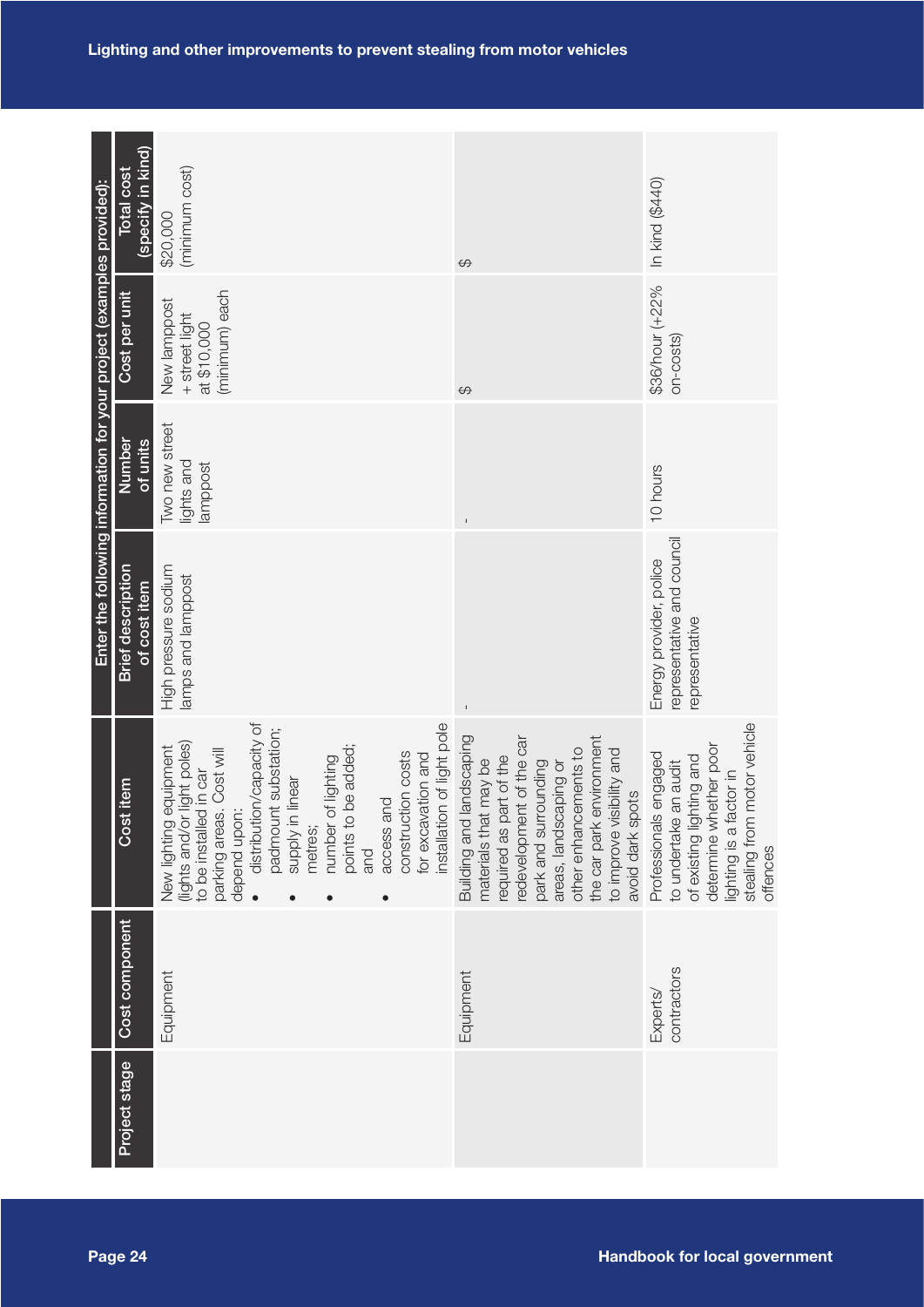|                                      |                |                         |                                                                                                                                                                                                                  | Enter the following information for your project (examples provided): |                                        |                                 |                                        |
|--------------------------------------|----------------|-------------------------|------------------------------------------------------------------------------------------------------------------------------------------------------------------------------------------------------------------|-----------------------------------------------------------------------|----------------------------------------|---------------------------------|----------------------------------------|
|                                      | Project stage  | Cost component          | titem<br>Cost                                                                                                                                                                                                    | <b>Brief description</b><br>of cost item                              | Number<br>of units                     | Cost per unit                   | (specify in kind)<br><b>Total cost</b> |
|                                      |                | contractors<br>Experts/ | system or system upgrade<br>Professionals (e.g. lighting<br>design a new lighting<br>engineer) required to                                                                                                       | Energy provider                                                       | One                                    | $\Theta$                        | In kind                                |
| <b>Handbook for local government</b> |                | contractors<br>Experts/ | for building or landscaping<br>Professionals responsible<br>support the design or<br>redevelopment of the<br>changes required to<br>ighting system                                                               | trims trees in and around<br>Council maintenance<br>car park          | 10 hours                               | $(+22\%$ on-costs)<br>\$36/hour | In kind (\$440)                        |
|                                      |                | Personnel               | reports to funding providers,<br>administrative support for<br>for project management,<br>management, progress<br>stakeholder liaison and<br>Personnel responsible<br>project working group<br>including records | Project officer<br>(local council)                                    | per week for<br>Five hours<br>52 weeks | $(+22%$ on-costs)<br>\$36/hour  | In kind (\$11,453)                     |
|                                      |                | Administrative          | Regular project committee<br>project implementation<br>meetings to oversee                                                                                                                                       | Project officer<br>(local council)                                    | 30 hours                               | $(+22%$ on-costs)<br>\$36/hour  | In kind (\$1,321)                      |
|                                      |                | Other (specify)         |                                                                                                                                                                                                                  |                                                                       |                                        |                                 |                                        |
|                                      | Project review | Personnel               | evaluation (data collection,<br>reporting) (if<br>for undertaking internal<br>Personnel responsible<br>analysis and<br>not external)                                                                             | Project officer<br>(local council)                                    | 40 hours                               | $(+22%$ on-costs)<br>\$36/hour  | In kind (\$1,762)                      |
| Page 25                              |                |                         |                                                                                                                                                                                                                  |                                                                       |                                        |                                 |                                        |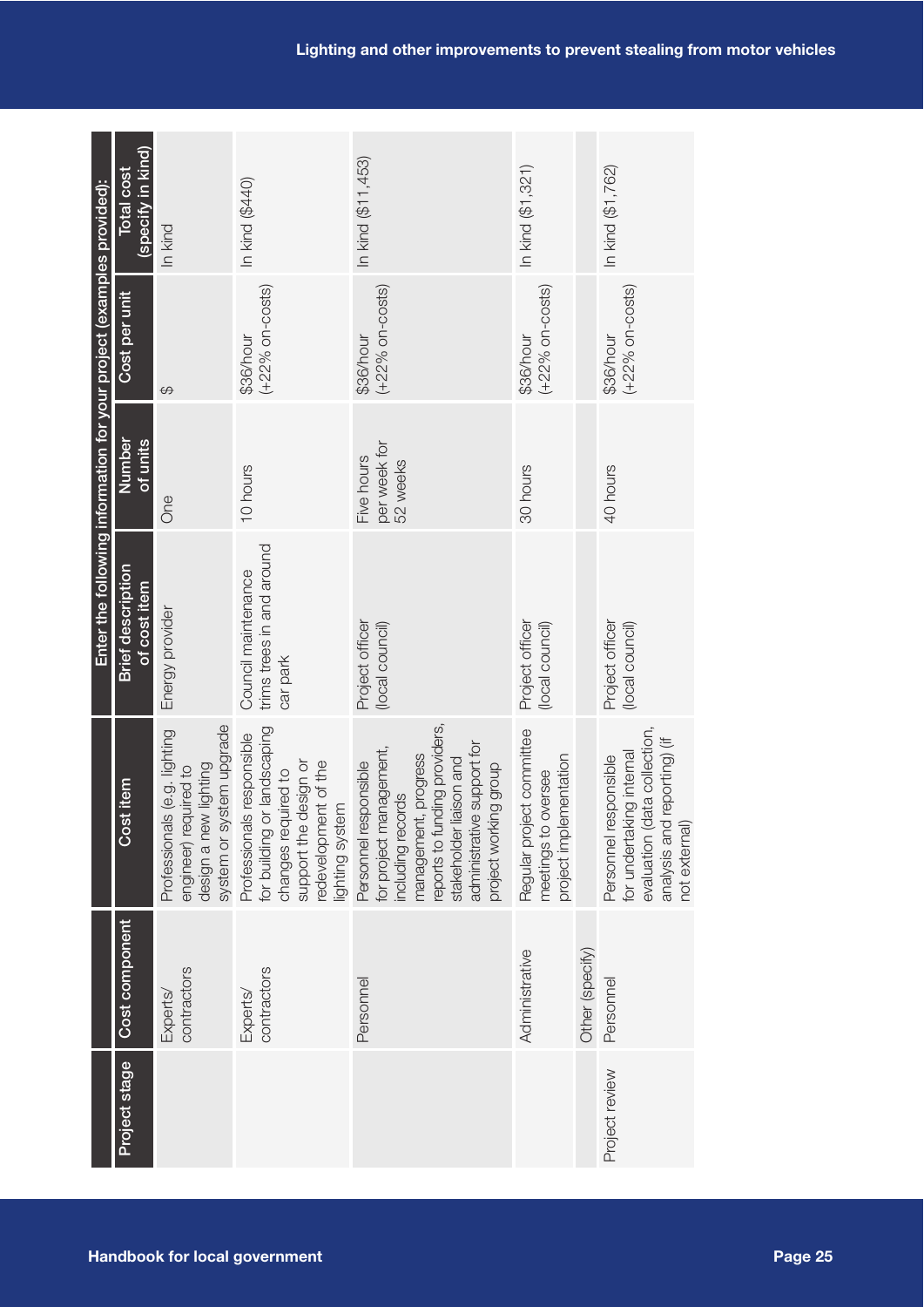|                                      |               |                 |              | Enter the following information for your project (examples provided): |          |                                                      |                        |
|--------------------------------------|---------------|-----------------|--------------|-----------------------------------------------------------------------|----------|------------------------------------------------------|------------------------|
| Page 26                              | Project stage | Cost component  | item<br>Cost | <b>Brief description</b>                                              | Number   | Cost per unit                                        | <b>Total cost</b>      |
|                                      |               |                 |              | of cost item                                                          | of units |                                                      | (specify in kind)      |
|                                      |               | Other (specify) |              |                                                                       |          |                                                      |                        |
|                                      |               |                 |              |                                                                       |          | Total personnel cost                                 | \$17,178 (all in kind) |
|                                      |               |                 |              |                                                                       |          | Total equipment cost                                 | \$29,790               |
|                                      |               |                 |              |                                                                       |          | Total experts/contractors cost                       | \$0 (all in kind)      |
|                                      |               |                 |              |                                                                       |          | Total administrative cost                            | \$0 (all in kind)      |
|                                      |               |                 |              |                                                                       |          | Total other cost                                     |                        |
|                                      |               |                 |              |                                                                       |          | Total project cost (excluding in-kind contributions) | \$29,790               |
|                                      |               |                 |              |                                                                       |          | Total in-kind contribution                           | \$17,178               |
|                                      |               |                 |              |                                                                       |          |                                                      |                        |
|                                      |               |                 |              |                                                                       |          |                                                      |                        |
|                                      |               |                 |              |                                                                       |          |                                                      |                        |
|                                      |               |                 |              |                                                                       |          |                                                      |                        |
|                                      |               |                 |              |                                                                       |          |                                                      |                        |
| <b>Handbook for local government</b> |               |                 |              |                                                                       |          |                                                      |                        |
|                                      |               |                 |              |                                                                       |          |                                                      |                        |
|                                      |               |                 |              |                                                                       |          |                                                      |                        |
|                                      |               |                 |              |                                                                       |          |                                                      |                        |
|                                      |               |                 |              |                                                                       |          |                                                      |                        |
|                                      |               |                 |              |                                                                       |          |                                                      |                        |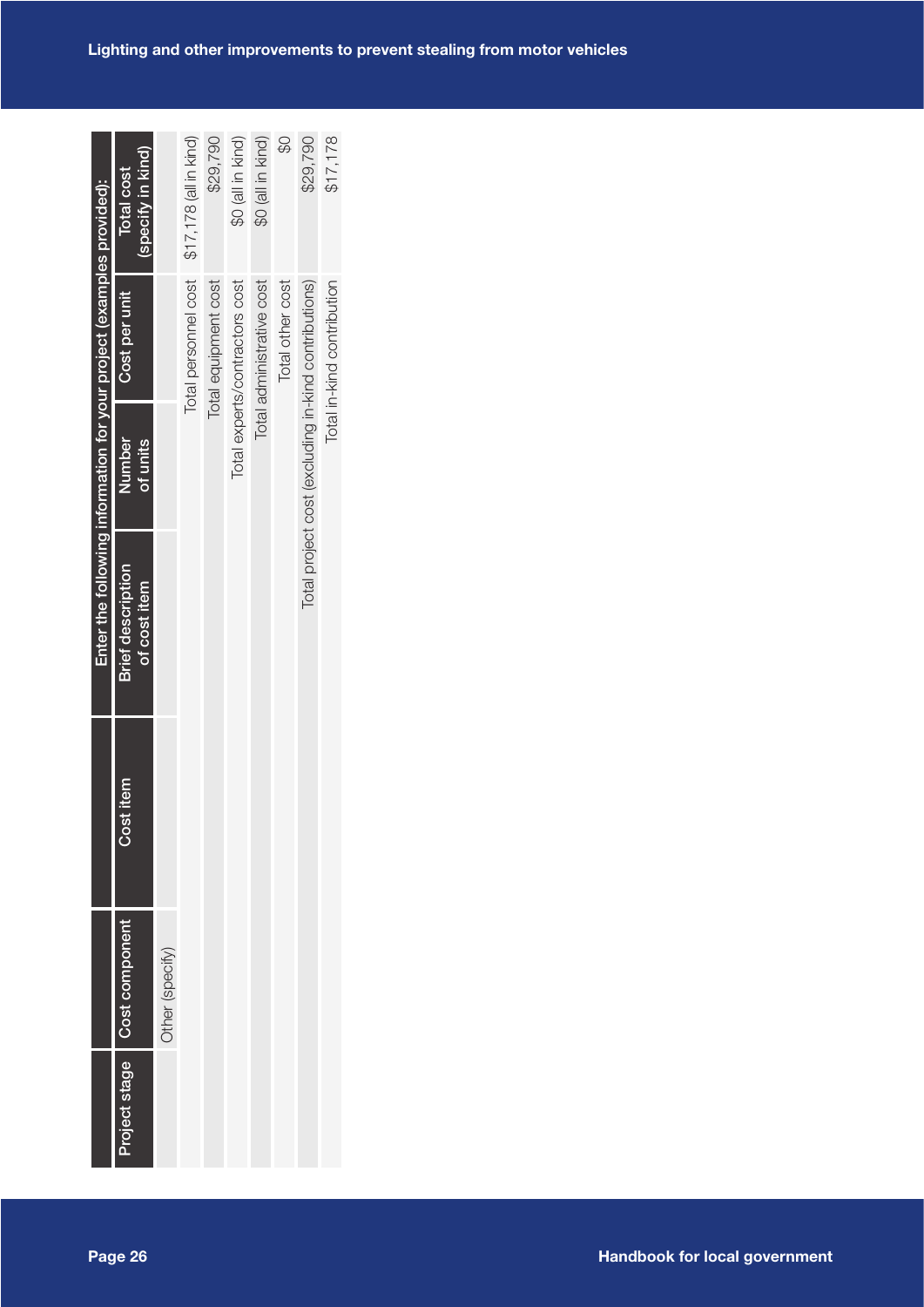## Stage 2: Implementing your strategy

As outlined earlier, mapping out a clear strategy of what you intend to do, how you are going to do it and when you will do it, will help you to implement the project and its various components. Use the information you have gathered in the planning stage as a checklist on how to proceed and to guide you through the implementation stage.

A project coordinator will need to oversee the project, coordinate the actions of the stakeholders and make sure that activities remain on track.

It's important to be flexible throughout the process. This does not mean abandoning any planning, but realise that no strategy will always go exactly to plan. You can mitigate the risk to your project by thinking ahead about any potential obstacles or problems that might occur (e.g. what to do if there is resistance to improving lighting among car park owners or local residents) and how you might overcome them.

Related to this point is the need to carefully manage the budget for your project. Keep track of what is being spent and where. Going over budget may require trade-offs in other areas of project delivery.

You will need to meet regularly with the local stakeholder group to review progress. Maintaining progress reports will help with this process. See Table 9 for a progress report template. Revisit any of the previous steps (e.g. consulting with stakeholders or the community, updating the environmental scan, analysing crime data, etc.) as required, particularly if any changes occur that may impact upon the delivery of the strategy.

! Continuously monitor progress throughout the life of the project. This will enable you to celebrate success or identify problems when they occur and develop appropriate and timely responses.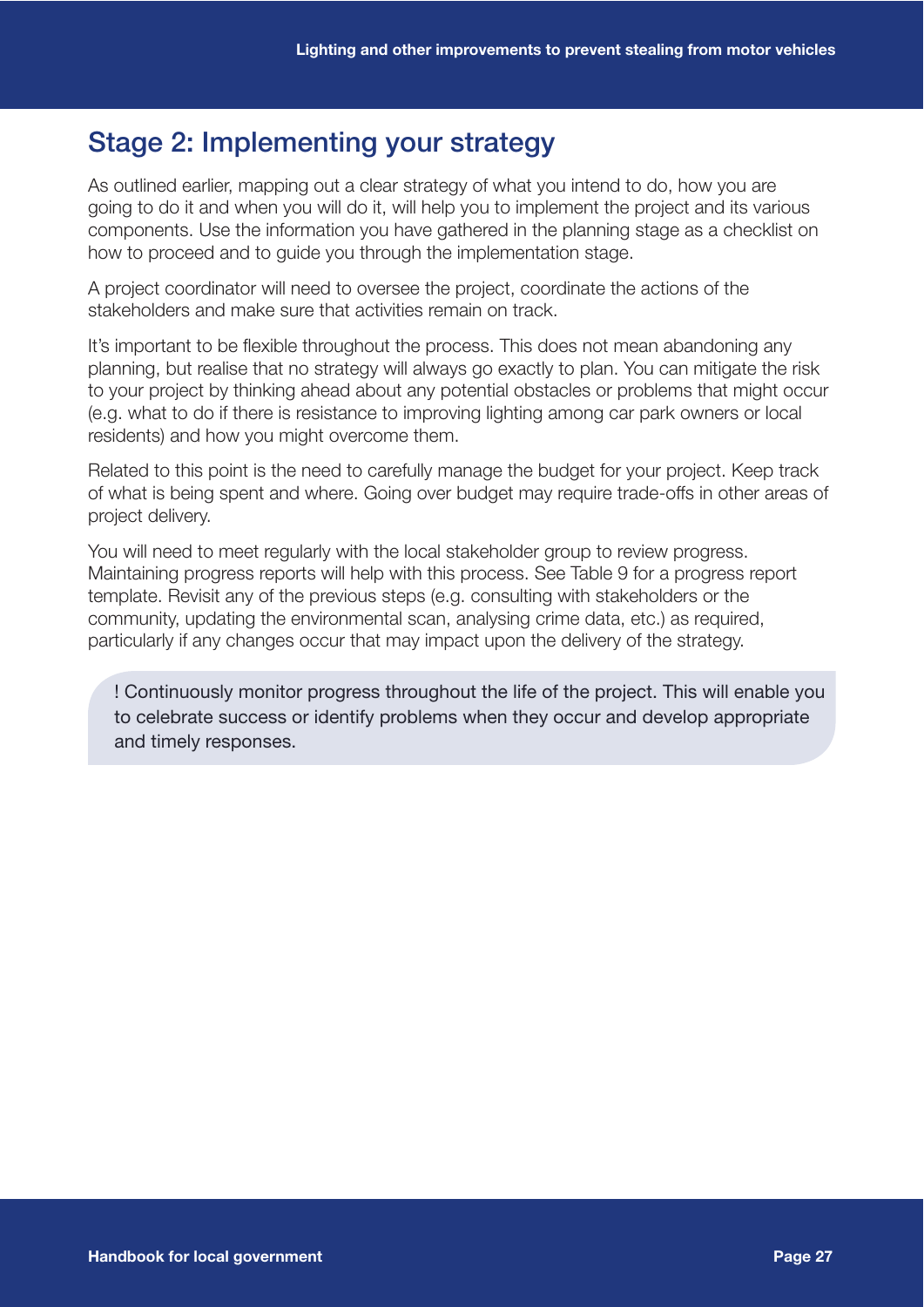## 2.1 The importance of maintaining high quality records

#### *What should be recorded?*

Keep records of what was undertaken (by you and the other stakeholders), when and where e.g. when and where audits were undertaken, when new lights and other measures were installed. Record details of what went well, what didn't and any difficulties that you encountered along the way, and anything that might have interfered or aided in the delivery of the project or individual activities. These do not need to be too detailed unless you think it warrants comprehensive explanation. Some examples include:

- how a successful information sharing or partnership was fostered between two stakeholders
- problems related to collecting data
- significant events (e.g. significant weather events, withdrawal of key stakeholders, changes in legislation, etc.) that might appear to influence delivery (either positively or negatively), and
- other reasons for delays in implementing activities, or for not implementing some aspect of the strategy (e.g. unavailability of key staff or contractors).

You might ask other stakeholders involved in implementing aspects of the strategy to also record what they did and anything that might be significant in the strategy's success or failure.

This information can help you to see what worked, how and in what circumstances. As such, throughout this handbook there have been suggestions on what should be documented, so use these as a guide.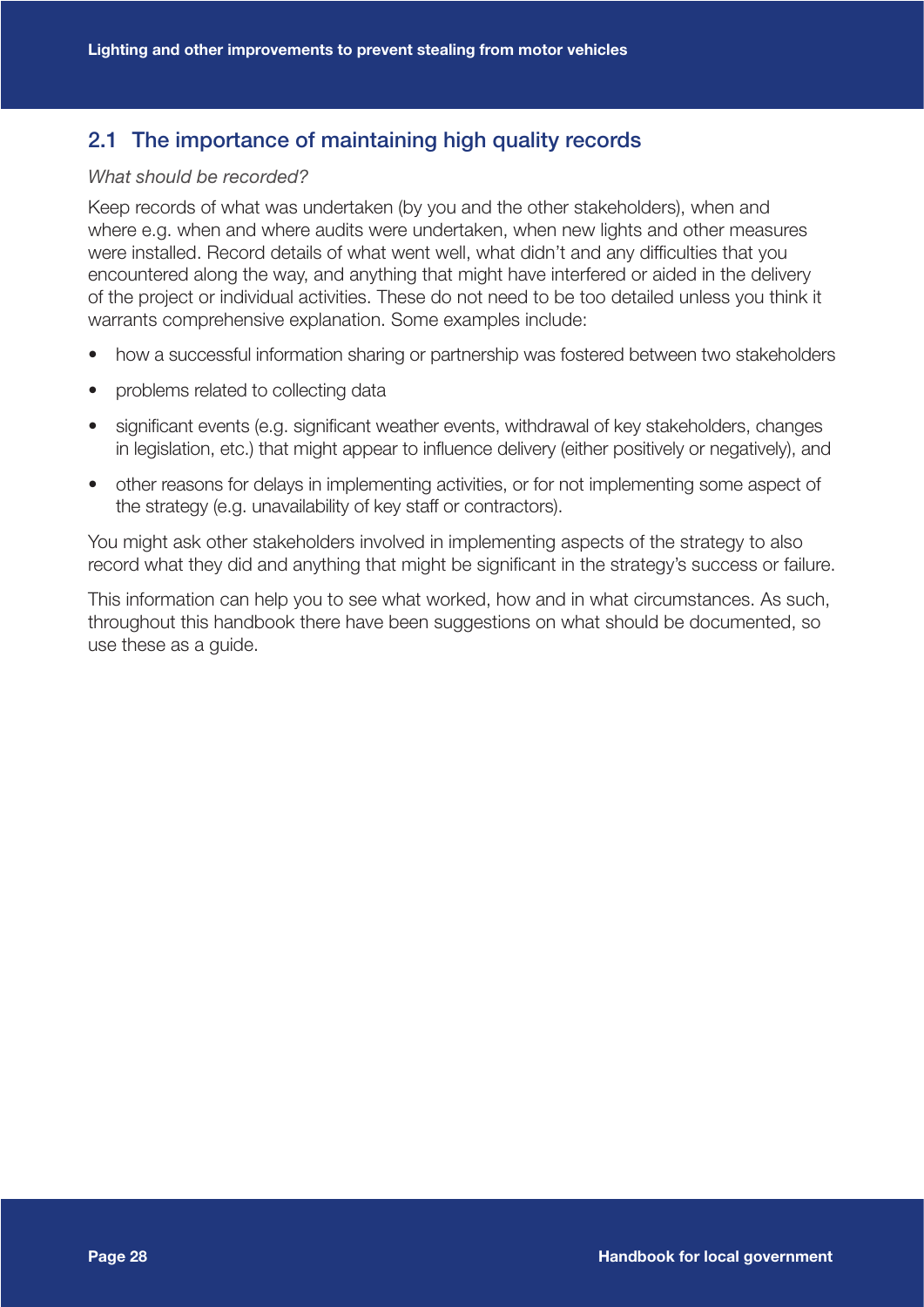| Strategies to address<br>problems identified    | Not required                                                                                                       |  |  |  |                                             |
|-------------------------------------------------|--------------------------------------------------------------------------------------------------------------------|--|--|--|---------------------------------------------|
| <b>Action completed</b><br>to date              | 12 defined parking areas<br>have been assessed and<br>a brief recommendation<br>report submitted as at<br>dd/mm/yy |  |  |  |                                             |
| involved in delivery<br>Key stakeholders        | Local council and<br>lighting engineers                                                                            |  |  |  |                                             |
| Resources available<br>to deliver activity      | Yes                                                                                                                |  |  |  |                                             |
| <b>Action underway and</b><br>on schedule       | engineer to work with<br>in engaging lighting<br>council to conduct<br>Yes - slight delay<br>assessments           |  |  |  |                                             |
| <b>Activity delivered as</b><br>part of project | Assessment of lighting<br>areas with high crime<br>systems in parking<br>rates                                     |  |  |  | Source: Adapted from Morgan & Homel (2011). |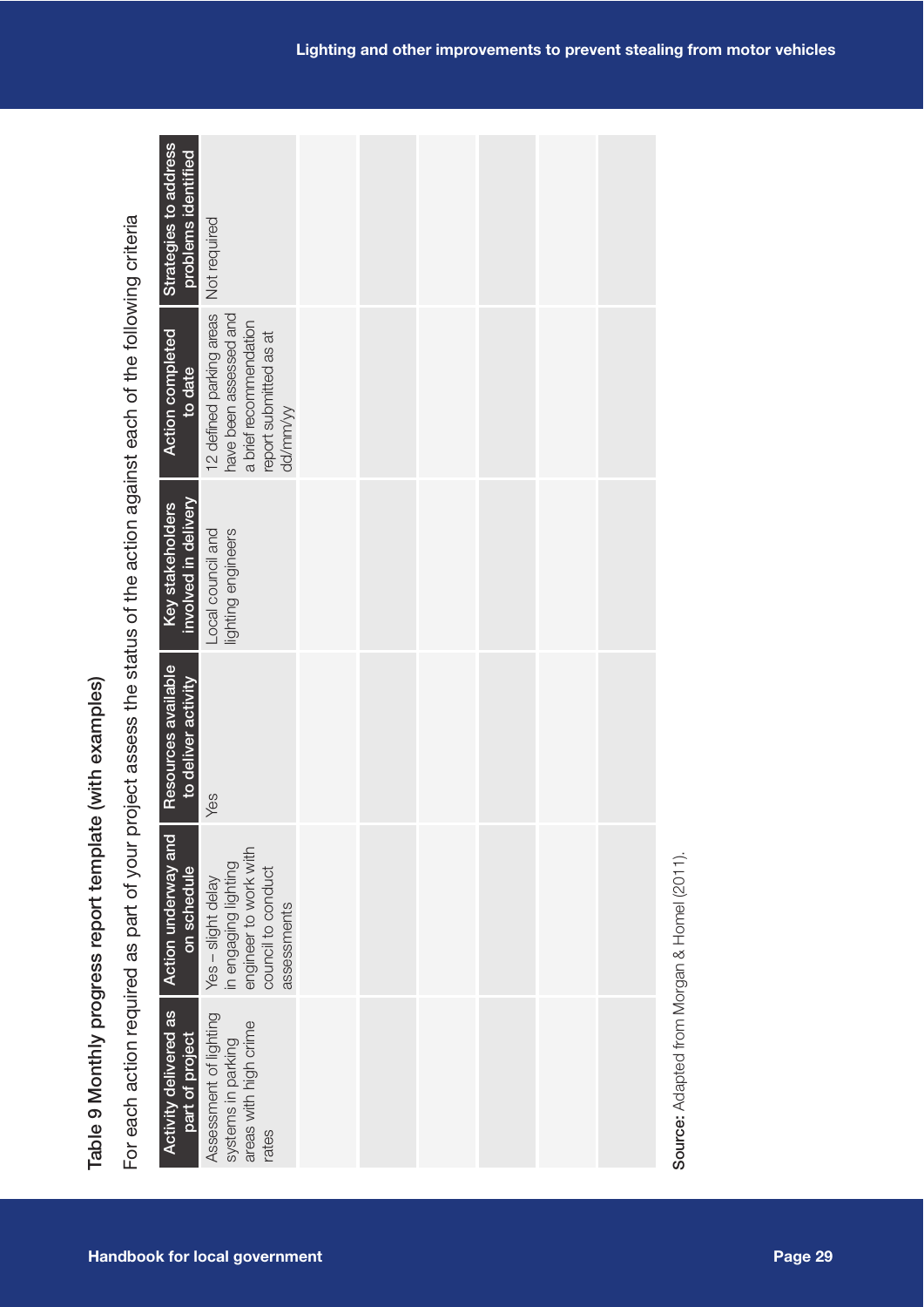## 2.2 Factors impacting upon implementation

Regardless of how well you plan your lighting and other improvements strategy, there are always unexpected and/or unintended things that can happen. Table 10 highlights some of the key issues that face crime prevention projects and some possible strategies to overcome them.

| Consideration                 | Why this is important                                                                                                                                                           | Possible ways to address this                                                                                                                                                                                                                                                                                             |
|-------------------------------|---------------------------------------------------------------------------------------------------------------------------------------------------------------------------------|---------------------------------------------------------------------------------------------------------------------------------------------------------------------------------------------------------------------------------------------------------------------------------------------------------------------------|
| Lack of<br>community          | In order for activities to work,<br>they frequently need to be                                                                                                                  | Propose good practice strategies that the<br>community will want to get involved in.                                                                                                                                                                                                                                      |
| participation                 | accepted and supported by the<br>wider community.                                                                                                                               | Make sure that community members have an<br>opportunity to have a say on what is to be done.                                                                                                                                                                                                                              |
|                               |                                                                                                                                                                                 | Make sure that no one group or individual<br>dominates the proceedings or dictates to the<br>community what is to be done.                                                                                                                                                                                                |
|                               |                                                                                                                                                                                 | Have open conversations or consultations<br>about what is to be done; don't have one-off<br>consultations with the community. Instead,<br>consult regularly about the project (these<br>consultations can be a useful source of<br>information on whether the strategies are<br>successful in the eyes of the community). |
|                               |                                                                                                                                                                                 | Alert the community to the strategy through the<br>local media (e.g. local television guide or paper,<br>local radio, community meetings, etc.).                                                                                                                                                                          |
| Lack of<br>stakeholder        | Stakeholders need to undertake<br>activities and/or provide resources to                                                                                                        | Make more targeted or formal requests to the<br>stakeholder/s for assistance                                                                                                                                                                                                                                              |
| support                       | ensure that the strategy is put in place.                                                                                                                                       | Put in place formal agreements around roles and<br>responsibilities                                                                                                                                                                                                                                                       |
|                               |                                                                                                                                                                                 | Highlight benefits stakeholder can gain from<br>involvement, address any concerns                                                                                                                                                                                                                                         |
|                               |                                                                                                                                                                                 | Using media coverage (positive or negative) to<br>foster stakeholder support                                                                                                                                                                                                                                              |
|                               |                                                                                                                                                                                 | Look for alternative organisations or industry<br>bodies to provide assistance, if possible                                                                                                                                                                                                                               |
|                               |                                                                                                                                                                                 | Try to build ongoing relationships and find some<br>common ground.                                                                                                                                                                                                                                                        |
| Attracting skilled<br>workers | Attracting experienced staff to short-<br>term projects can be difficult, especially<br>in rural and remote areas.                                                              | Think of who is willing to participate in the project,<br>and build a plan around the available skills base in<br>the area, or build in training and mentoring.                                                                                                                                                           |
| Staff turnover                | If staff leave during the project, it takes<br>time to replace them. New staff may                                                                                              | Look at ways of encouraging staff to stay with<br>the project.                                                                                                                                                                                                                                                            |
|                               | take time to become familiar with<br>the project. This can impact on the<br>implementation of activities and makes<br>it harder to determine how the project<br>is progressing. | Keep good records of the project's activities so<br>that a new person can pick things up quickly.<br>Provide ongoing support and mentoring to<br>new staff.                                                                                                                                                               |

#### Table 10 Implementation considerations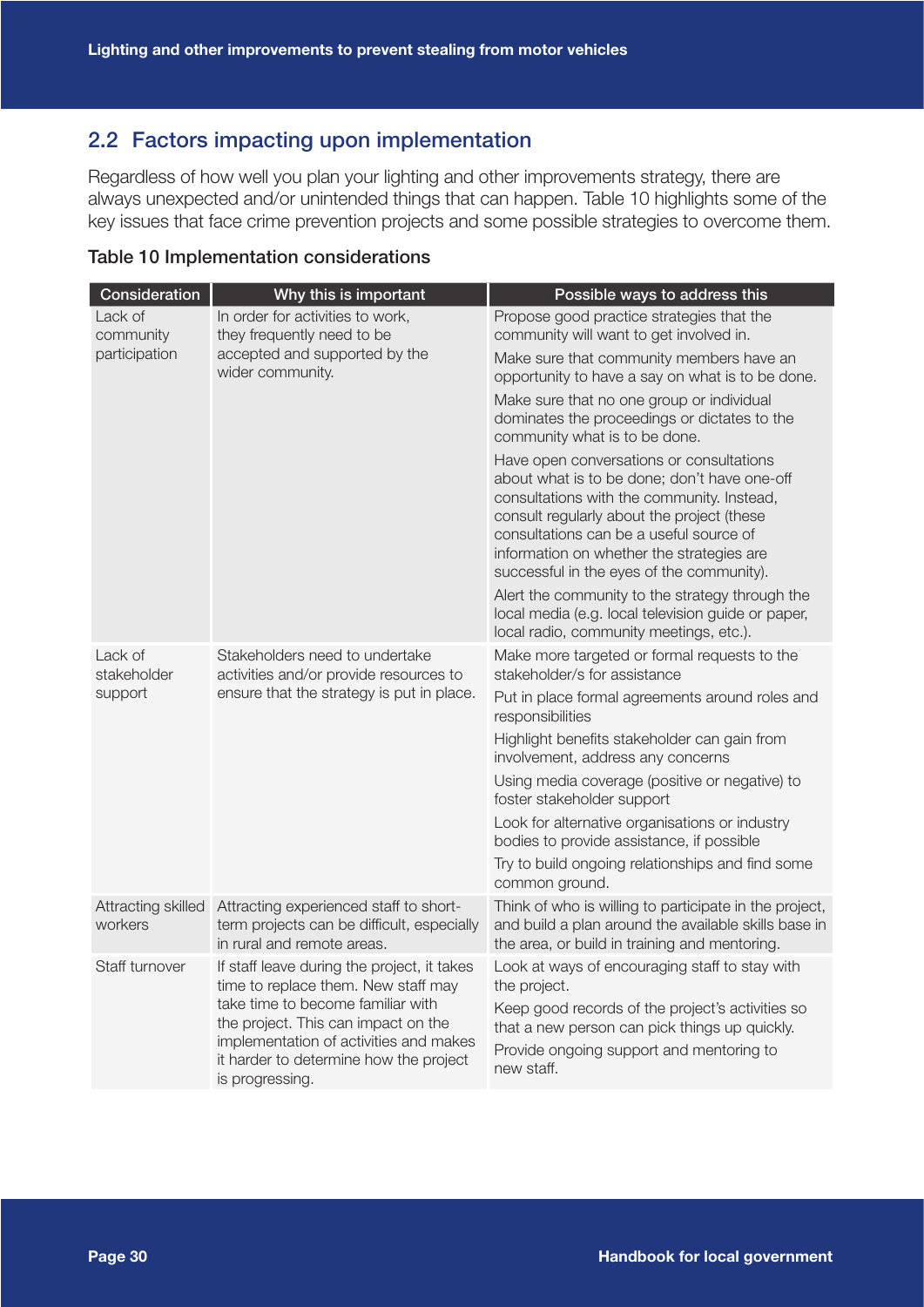| Consideration                                       | Why this is important                                                                                           | Possible ways to address this                                                                                                                                                                     |
|-----------------------------------------------------|-----------------------------------------------------------------------------------------------------------------|---------------------------------------------------------------------------------------------------------------------------------------------------------------------------------------------------|
| Managing the<br>budget                              | Parts of the project can sometimes<br>cost more than expected.                                                  | Always try to include in the budget all the<br>resources likely to be required for the project.                                                                                                   |
|                                                     | The length of time required to deliver a                                                                        | Try to identify multiple sources of funding.                                                                                                                                                      |
|                                                     | reduction in stealing from motor vehicle<br>offences may require more money than                                | Have a plan for continuing your project work once<br>external funding has ended.                                                                                                                  |
|                                                     | the budget available to the project.                                                                            | Remember that some of the best project activities<br>are simple and only require limited resources.                                                                                               |
| Sustainability                                      | Attracting local or additional funding<br>and support can be difficult, especially                              | Additional local funding is also a great way for the<br>community to take ownership of the strategy.                                                                                              |
|                                                     | if the local area is not wealthy or the<br>project is seen as important to only one<br>part of the community.   | Highlight to key people in the local area how<br>they will benefit from the project, and provide<br>opportunities for them to support the project<br>through financial and in-kind contributions. |
| Unexpected<br>events                                | Events such as droughts, economic<br>factors and out of the ordinary<br>happenings can impact on the project.   | You cannot predict 'unexpected' events.<br>However, you can try to make the impact of these<br>events minimal by making the project plan flexible.                                                |
|                                                     |                                                                                                                 | Don't let the success of the project hinge on one<br>or two factors.                                                                                                                              |
|                                                     |                                                                                                                 | Think of how the project could be altered if there<br>was a change in circumstances.                                                                                                              |
| Finding you<br>need to change<br>project activities | It can be difficult to work out in<br>advance just what might be required<br>to achieve your main objective(s). | Keep funding bodies informed about your<br>progress and discuss the need for changes in the<br>project's activities.                                                                              |
| once it has<br>started                              | Sometimes projects need to change<br>if you find a planned strategy is not                                      | Continue to consult the community ahead of<br>making any project changes.                                                                                                                         |
|                                                     | achieving what it was supposed to.                                                                              | Review the objective(s) carefully and how the<br>activities were originally linked to the objective.                                                                                              |
|                                                     |                                                                                                                 | Find out about other crime prevention activities<br>and what they have achieved.                                                                                                                  |

Source: AIC 2006.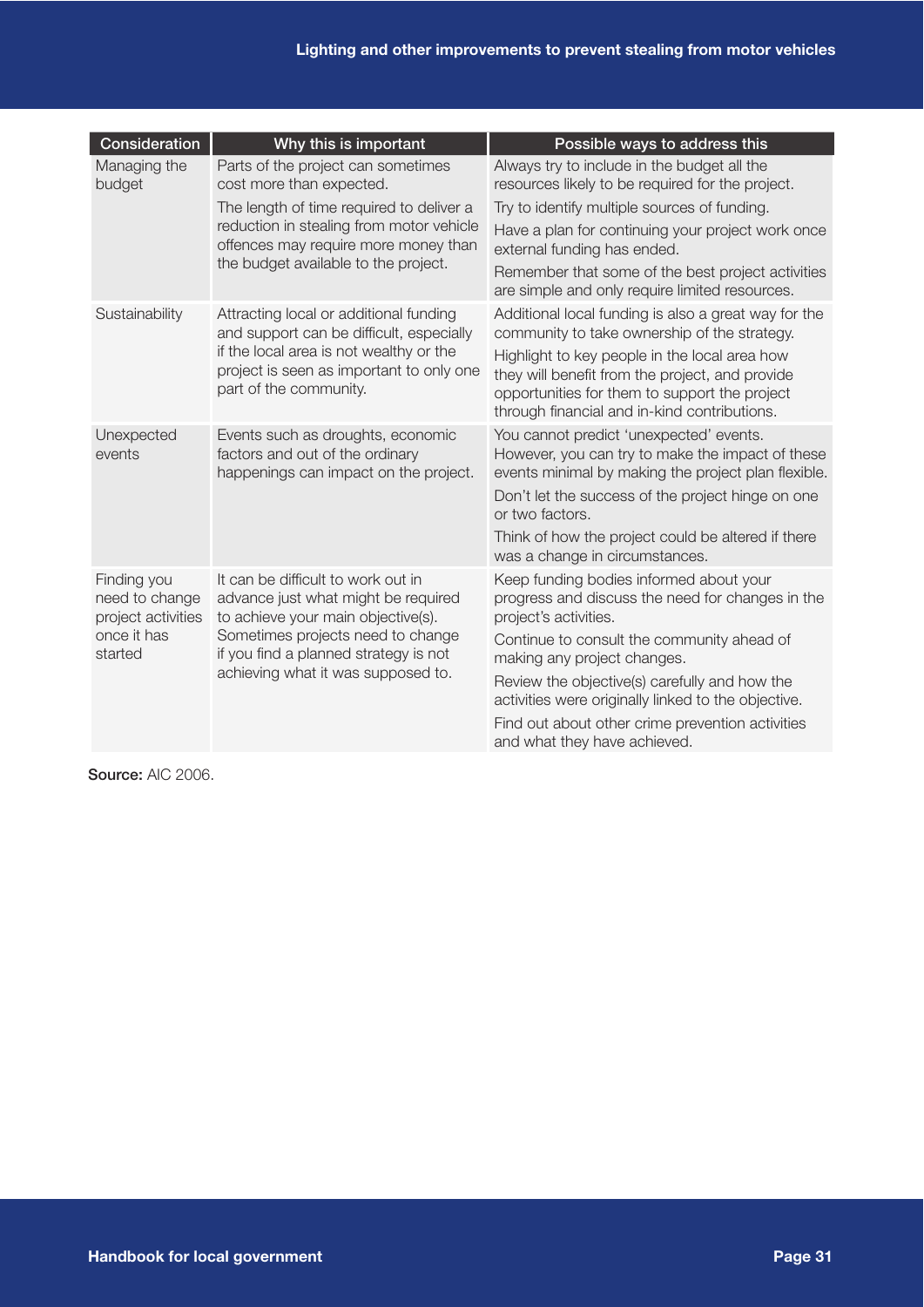## Stage 3: Reviewing your strategy

The purpose of implementing lighting and other improvements is to reduce stealing from motor vehicle offences in your local community. It is important to know whether or not the strategy has had the desired impact. If it has worked, why did it work and what factors made it a success. If it didn't work it is also important to know why and to avoid repeating the mistakes again.

You should consider how to evaluate your project at the start of your project and not just at its completion. Evaluation is important for a number of reasons, including:

- to work out whether the project has achieve the stated objectives
- for accountability purposes, particularly where a project receives funding from an external source
- to help you to assess what parts of your strategy are working well and what could be improved
- to contribute to the evidence base around effective crime prevention and characteristics of effective interventions, and
- to identify and share important lessons with others confronted with similar problems, providing guidance on good practice and highlighting potential challenges associated with implementing certain interventions.

! The Department of Justice has formal reporting requirements that you are expected to adhere to. This involves the completion of both a six-month progress report and a final evaluation report.

### 3.1 Evaluation questions

The most common forms of evaluation are process and outcome evaluations. Many evaluations involve some combination of the two.

A process evaluation will aim to improve understanding of the activities that are delivered as part of a project. It is also focused on the implementation, operation and management of these activities; assessing whether they were (or are being) delivered as planned and in accordance with the design of the program, determining how well they were delivered (i.e. to an acceptable standard and the satisfaction of various parties involved) and identifying any factors that may have impacted upon the delivery of these activities.

Process evaluations can be conducted at some point during, or at the completion of, a strategy and are often used to track progress and to see if anything needs to be changed to make sure you are on track for delivering the strategy as intended. They can be good for reporting on your progress to funding bodies and other stakeholders, and to alter the way you deliver a strategy to adjust to any different circumstances that may have arisen since you started the strategy.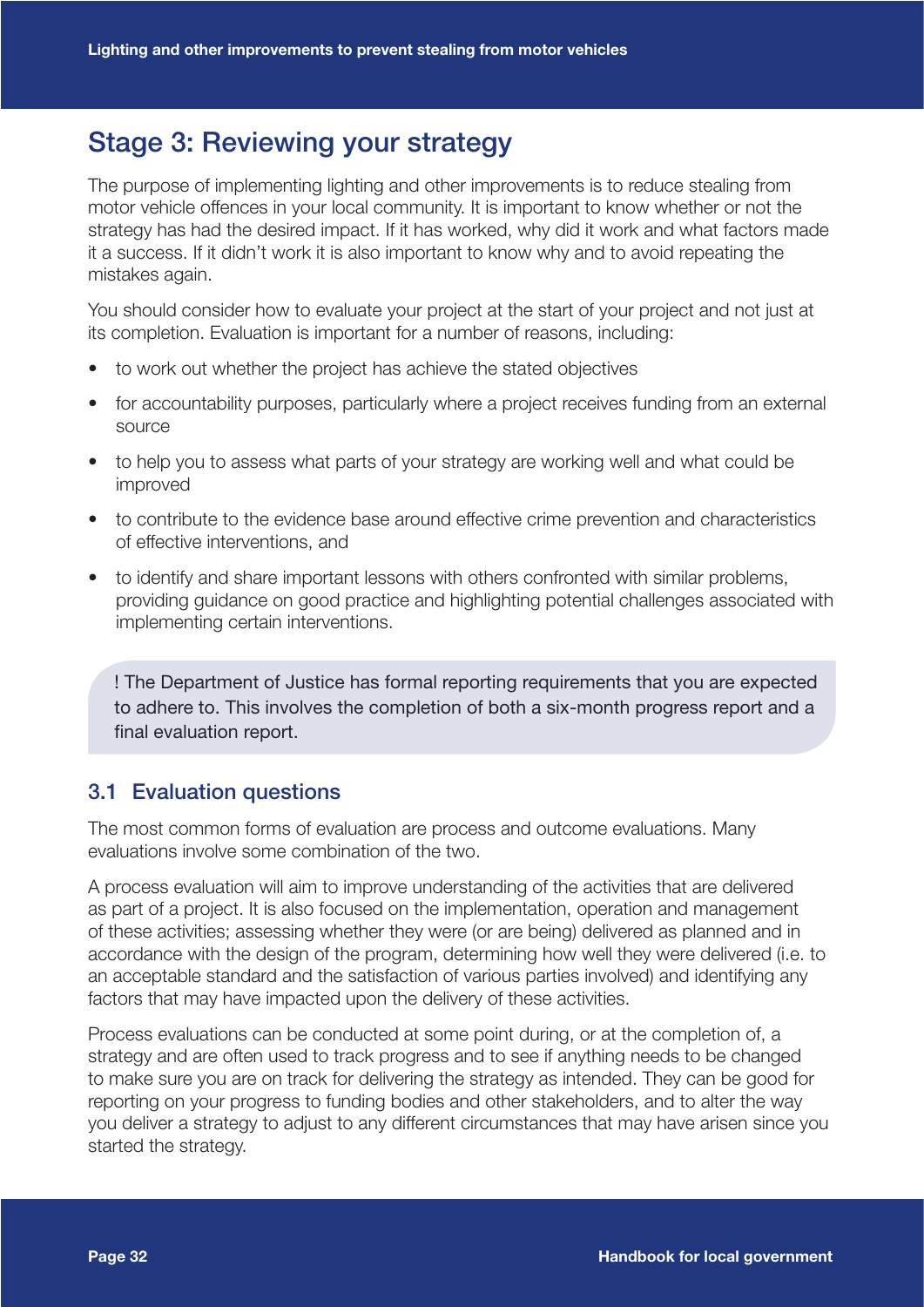Outcome evaluation is concerned with the overall effectiveness of a project, examining whether the stated objectives have been achieved and determining what outcomes (intended or unintended) have been delivered as a result (including the impact of the program on participants, stakeholders and the broader community). This takes place once the project has been completed. This should involve measuring the number of offences in the target area in the period before, during and after your project and, where possible, comparing this with adjacent areas (to measure displacement or diffusion of benefits) and other areas that share similar characteristics but were not subject to the intervention (comparison areas). You should aim to measure the number of offences over as long a period as possible, both before and after the strategy, (ideally up to 12 months or longer) if this is possible within the funding timeframe. This way you will address any seasonal variations.

At a minimum, you should probably aim to answer the following questions about your project:

- What did you actually do as part of the project?
- How does this project activity attempt to prevent or reduce the 'steal from motor vehicle' problem in your local area?
- How did you adapt your project to suit the local 'steal from motor vehicle' problem and context?
- How were the actions planned, managed, organised and steered?
- What was the nature and extent of stakeholder (including residents) involvement in all stages of the project?
- What impact did your project have on the number of steal from motor vehicle offences in the target area?
- What worked and how; what didn't work and why not?
- Were there any unintended consequences as a result of the project?
- What factors may have contributed to the change in stealing from motor vehicle offences besides the intervention (e.g. issues with lighting maintenance and vandalism, the apprehension of prolific offenders)?
- What could be done differently or improved in the future?
- What were the main lessons learned from the project that could help inform similar initiatives in other areas?

If you can answer most of these questions, it is a good sign that you will have a useful evaluation. During the planning and implementation stages of the strategy you might find it helpful to review these questions to identify whether you think you will be able to answer them.

## 3.2 Performance indicators

Performance indicators describe what is measured to assess various aspects of an organisation or project's performance. Table 11 highlights some important things to consider when selecting performance indicators for your evaluation.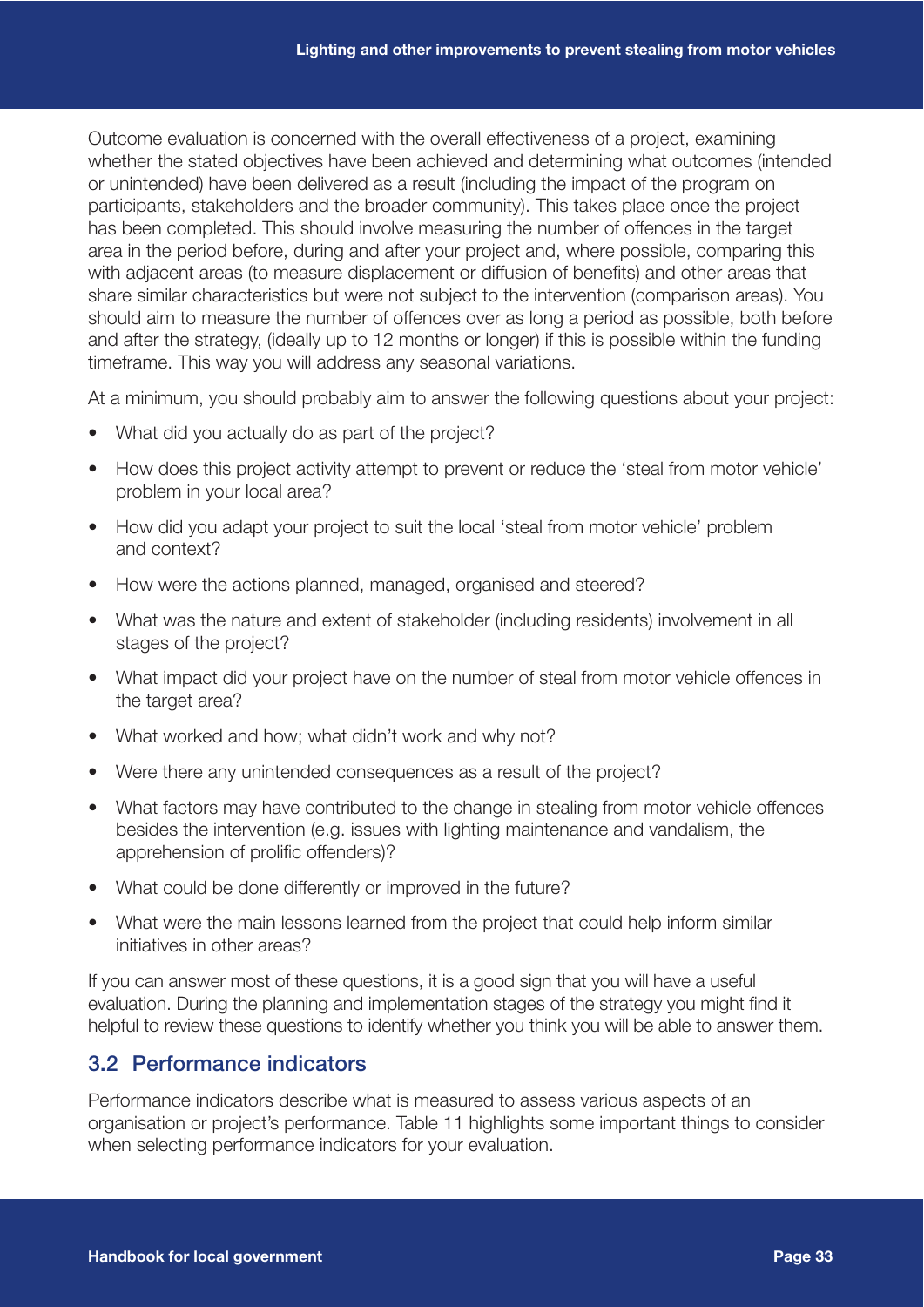- In-depth interviews with residents who have been involved in the project in some way can be used to gauge their satisfaction with the services delivered as part of the project and views regarding the effectiveness of the project in reducing stealing from motor vehicle offences.
- In-depth interviews (or, if numbers permit, a survey) with key stakeholders involved in the management and/or delivery of the project to seek their views regarding the project and its effectiveness in reducing stealing from motor vehicle offences and their satisfaction with the services that were delivered.

An example of one approach to evaluating a strategy that included lighting improvements is provided in Box 3.

#### *Box 3: The evaluation of Ohio State University parking garages*

This strategy was implemented at Ohio State University (OSU) in response to crime statistics that indicated that campus parking garages were attracting high rates of crime (including theft from cars). The strategy involved improved lighting, CPTED improvements and access control. The evaluation relied primarily on an analysis of police recorded crime data for parking garages targeted as part of the project and those that were not subject to the intervention. A survey of parking garage users was also used to help inform the project design.

A survey using questions similar to those used by Tseng, Duane and Hadipriono (2004) could be administered to car park users to determine their perceptions of safety and crime in the area targeted by the strategy. This could be administered pre- and post-intervention, or could be conducted retrospectively. Respondents could be asked to respond to the following statements:

- I feel safe walking to and from my car in this parking area
- I think it is possible for offenders to hide in this parking area
- This parking area is well lit
- (Specify area within parking area) is well lit
- I avoid parking in certain places in this parking area because they are poorly lit
- I try to avoid using this car parking area because of concerns about crime
- I feel safe using the stairs in this parking area
- This parking area is safer than most
- I feel that theft from cars is a problem in this parking area
- I feel that my car may be vandalised or broken into while parked in this area.

Responses to these questions can be answered using a five point scale ranging from strongly disagree to strongly agree. The same survey could also be used to determine the rate of self-reported victimisation among car park users.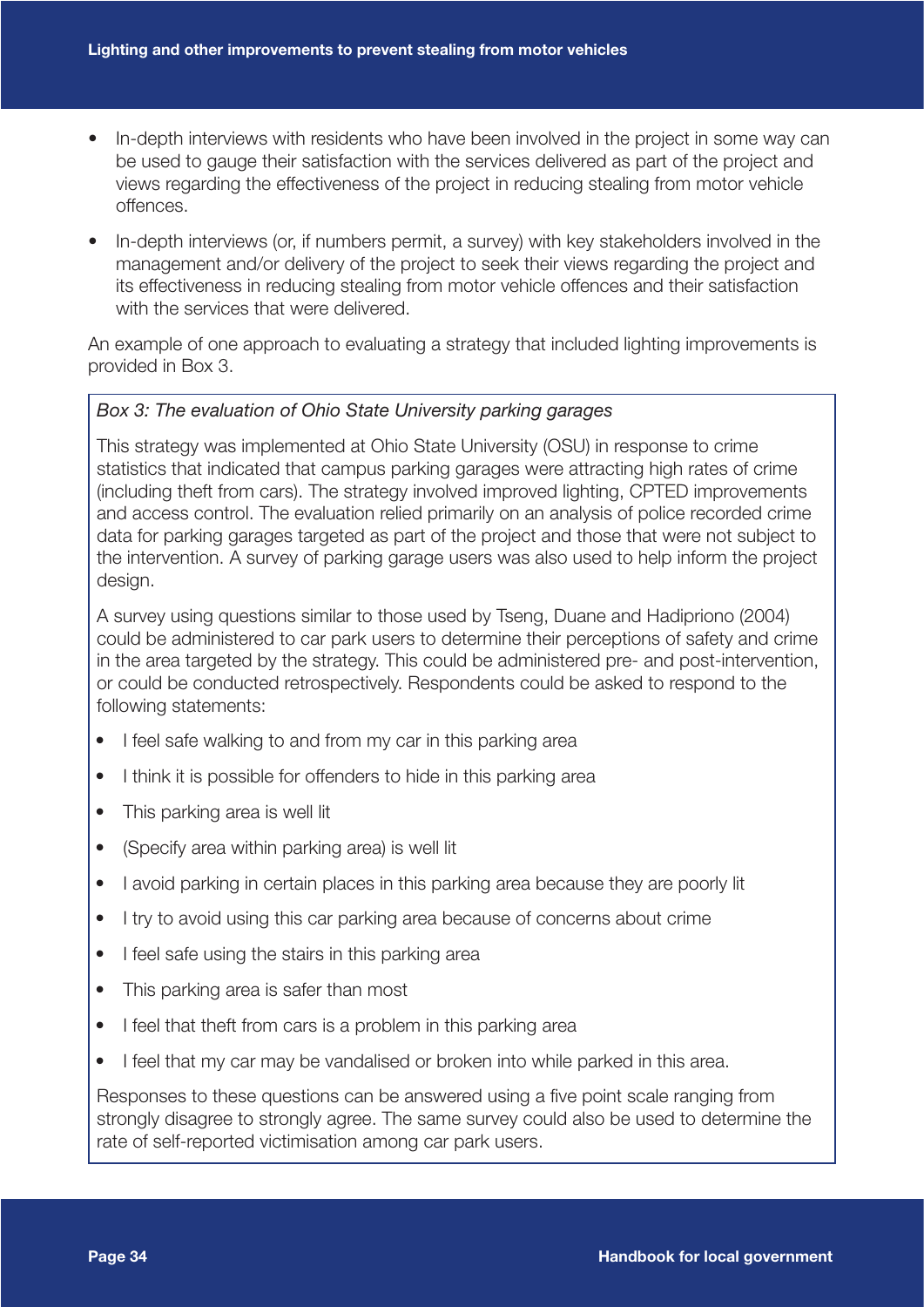## 3.4 Bringing it all together in an evaluation framework

Once you have identified your key evaluation questions, performance indicators and data collection methods, it is possible to develop a framework that can help guide your evaluation. An evaluation framework outlines the key evaluation questions, performance indicators and sources of data, and links them together in a structured way. It forms the basis for your evaluation. A template (with some examples) is provided in Table 12.

## 3.5 Reporting on key findings

What and how you report depends on whether you are preparing a brief report on the progress of the project or whether it is a final evaluation report. Having a well conducted and written evaluation will help you to demonstrate the impact of what you have been doing, enables you to share your lessons from the project with other practitioners and adds to the evidence base.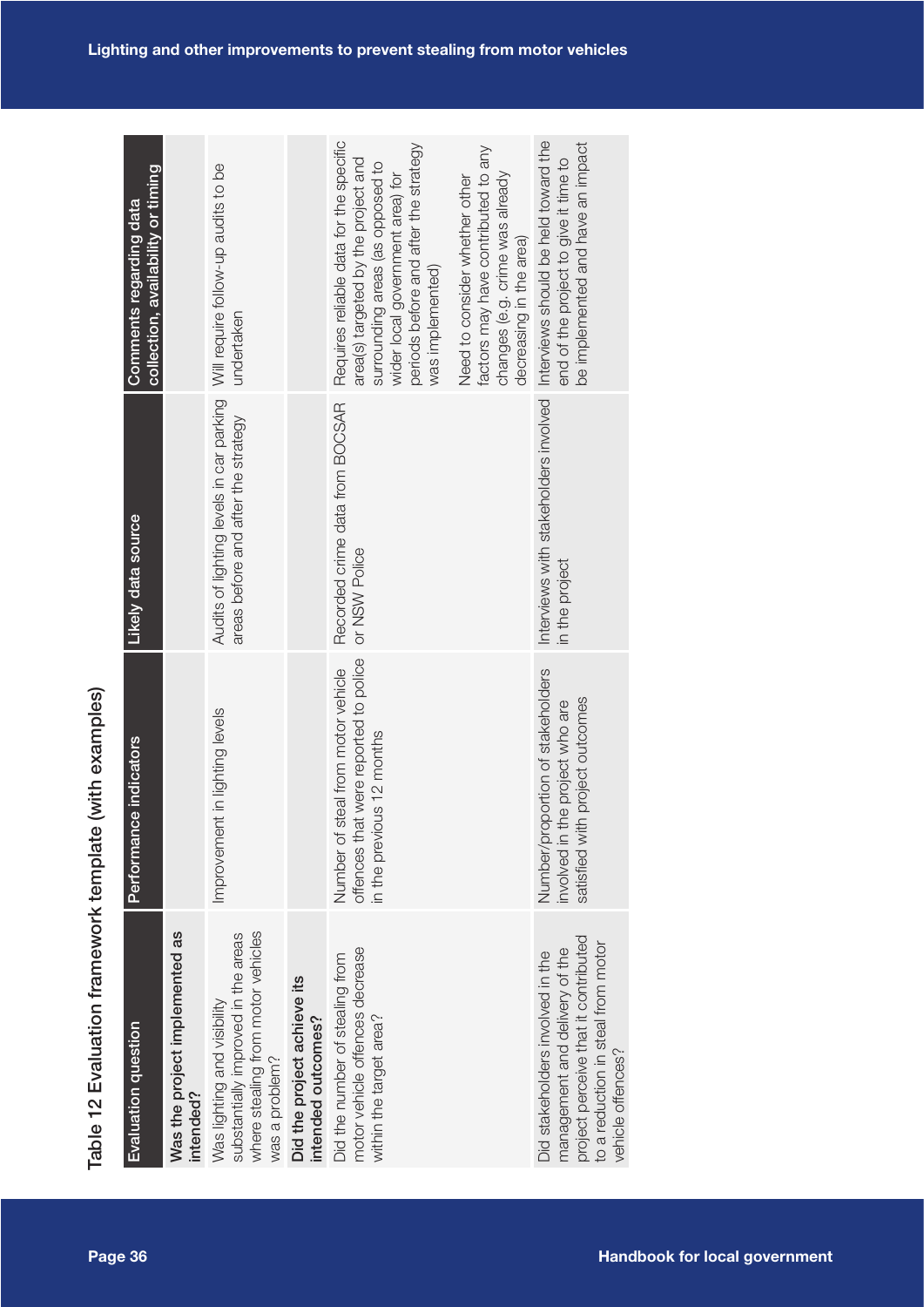### Table 11 Important considerations in selecting performance indicators

| Consideration            | Questions to guide your thinking                                                                                                                                                                          |
|--------------------------|-----------------------------------------------------------------------------------------------------------------------------------------------------------------------------------------------------------|
| Available data           | Does the data source exist?                                                                                                                                                                               |
|                          | Will the information need to be obtained through methods such as surveys<br>and consultations?                                                                                                            |
|                          | Is the data retrievable and accessible, and is it expensive to access? Do we have<br>to pay for getting the information?                                                                                  |
|                          | Where does the data come from? (For example, will it come from local<br>government, police, BOCSAR, another government agency such as Housing,<br>business owners or other non-government organisations.) |
|                          | Does the data cover the relevant time periods?                                                                                                                                                            |
|                          | Does the information source link to the performance indicator/measure?                                                                                                                                    |
| Staff resources          | Does your organisation have the relevant access to expertise (either internally or<br>from a project partner) to be able to collect, analyse and interpret the data?                                      |
| Relevance to the project | Is there a logical link between the indicator chosen and the input, activity,<br>output or outcome it is supposed to measure? Or is it just measuring for the<br>sake of measuring?                       |

## 3.3 Sources of information

You should have been thinking about the data that will be required for the evaluation when you were identifying performance indicators. Potential sources of data include (but are not limited to) the following:

- Police-recorded crime data for stealing from motor vehicle offences in the target area for the period prior to the project, during the project and after the project is completed. This can be compared with adjacent areas to assess whether there has been any displacement or diffusion of benefits. The data can also be compared with other areas that share similar characteristics to the location in which the project was implemented to assess whether any changes in stealing from motor vehicle offences can be attributed to the project. You can also compare the data with overall trends for the rest of the local government area or statewide. Make sure you look at crime data over a sufficient period of time to take into account any pre-existing crime trends or seasonal factors. Ideally, you should look at crime trends for 12 months or longer prior to the strategy and after the strategy, but you will need to fit into funding timeframes.
- A survey of the community could be administered prior to and at the end of the project to measure rates of self-reported victimisation, perceptions of safety, concern about stealing from motor vehicle offences, the use of parking areas, awareness of the project and satisfaction with the services delivered as part of the project. As with recorded crime data, this could be administered in a second location not targeted by the project.
- A review of administrative data collected over the course of the project relating to the various activities that were delivered, such as the number of lights and other measures installed (and where), number of parking areas and parking spaces with improved lighting and other measures, the number of audits and lighting assessments completed, the number of information leaflets distributed to local residents and car park users advising them of the lighting and other improvements.